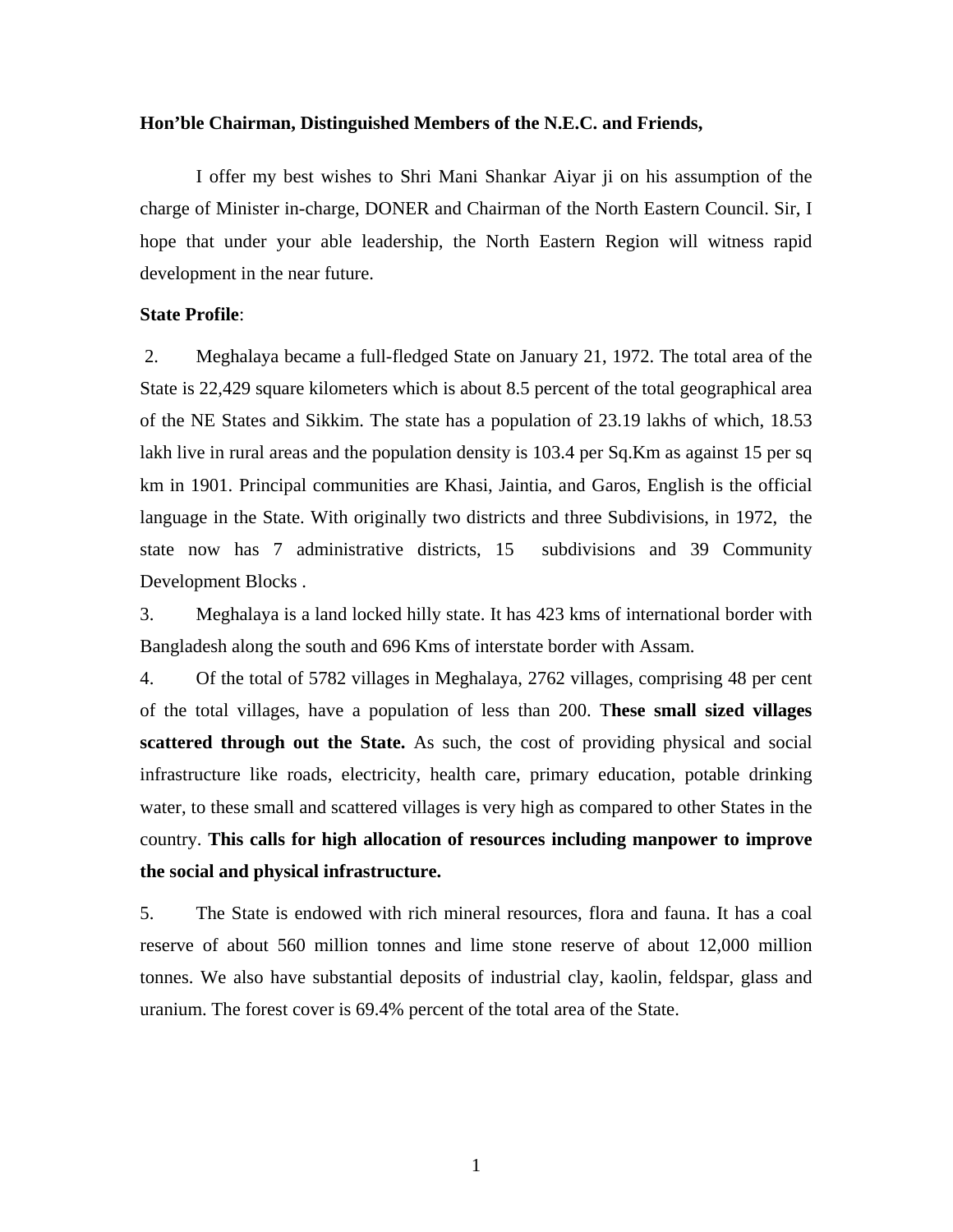## **Socio-Economic status**

6. According to a record of Planning Department, among the States and UTs in the country, Meghalaya ranked **24th** in Human Development Index (**HDI**), **21st** in **Index of social and economic infrastructure, 16<sup>th</sup>** in per capita consumption of electricity, 25<sup>th</sup> in road density, **30th** in per capita utilisation of credit, **19th** in per capita income, **13th** in Infant Mortality Rate and **24th** in Literacy Rate. The State Development Report and the HDI is yet to be prepared and the data appearing at various places may not be fully authentic.

7. As per 1999-2000 survey, 33.8% of the people live below the poverty line. There is substancial gap in the infrastructure requirements compared to the national average and we propose to bridge some of the critical gaps by a moderate level during the  $11<sup>th</sup>$  five year plan to improve the quality of life of the people of the state. Some of the gaps in critical infrastructure are :

| SI.<br>No. | <b>Development</b><br><b>Sectors</b> | Unit of<br><b>Development</b>                   | <b>Infrastructure</b><br><b>Development</b><br><b>Required</b> | <b>Present Status</b> | Infra-structure<br>Gap                     |
|------------|--------------------------------------|-------------------------------------------------|----------------------------------------------------------------|-----------------------|--------------------------------------------|
| (1)        | (2)                                  | (3)                                             | (4)                                                            | (5)                   | (6)                                        |
| 1.         | Power                                | Total demand of<br>power (MW)                   | 610                                                            | 185.20(30%)           | 424.80(70%)                                |
|            | -Do-                                 | Villages<br>electrified(Nos.)                   | 5782                                                           | 4217(73%)             | 1565(27%)                                  |
|            | -Do-                                 | Households<br>electrified(Nos.)                 | 365989                                                         | 135416(37%)           | 230573(63%)                                |
| 2.         | Roads<br>Communication               | Road density<br>(Kms./Sq.Kms.)                  | 75/100<br>(All India)                                          | 36/100(48%)           | 39/100(52%)                                |
|            | -Do-                                 | Village connec-<br>tivity(Nos.)                 | 5782                                                           | 2857(49%)             | 2925(51%)                                  |
| 3.         | Health $&$<br>Welfare                | Family Sub-Centres (Nos. as<br>per G.O.I. norm) | 773                                                            | 401(52%)              | 372(48%)                                   |
|            | -Do-                                 | P.H.Cs<br>(Nos. as<br>per G.O.I. norm)          | 116                                                            | 102(88%)              | 14(12%)                                    |
|            | -Do-                                 | C.H.Cs<br>(Nos. as per G.O.I.<br>norm)          | 29                                                             | 24(83%)               | 5(17%)                                     |
| 4.         | Education                            | Training of teachers<br>(Nos.)                  | 21152                                                          | 9294(45%)             | 11558(55%)                                 |
|            | -Do-                                 | Literacy rate(%)                                | 100%                                                           | 62.6%                 | 37.4%                                      |
| 5.         | Irrigation                           | Potential (Lakh<br>hectares)                    | 2.18                                                           | 0.26(12%)             | 1.92(88%)                                  |
| 7.         | <b>Water Supply</b>                  | Number<br>habitations                           | of 8636                                                        | 8389(97%)             | $247(3%) +$<br>Slipped-back<br>habitations |

**TABLE-I**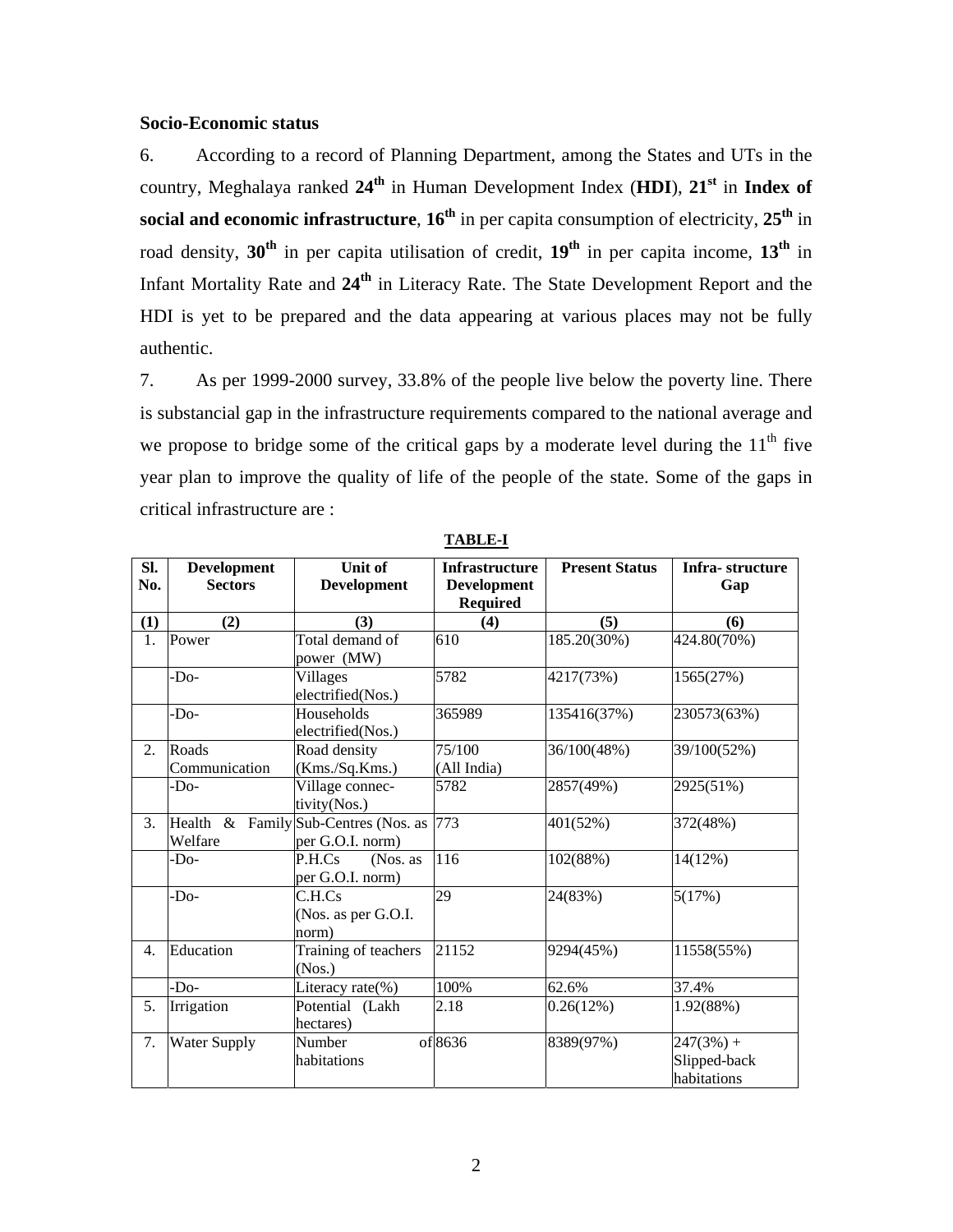8. We have made an analysis of the requirements of the State for rapid economic growth. Some of the priority areas we have laid down are – Power, Road, Agriculture and allied services with emphasis on horticulture production including post harvest management and processing, border trade. I will now dwell on these aspects.

### **Power:**

9. Meghalaya earlier was not industrialized and we were a power surplus State. We are thankful to the Government of India for the North East Industrial Policy,1997. As a result of this policy, a large number of industries based on local raw materials have been established in the State, creating employment directly and indirectly. Most of these industries like Ferro Alloy Plants , Rolling Mills, Cement Plants are power intensive. As a result of these industries, we are now suffering from acute shortage of power. Power has been identified as one of the critical areas in the State and our effort is to improve the availability of power in the State through increase in generation and also obtaining power from the National Power Grid.

10. The installed capacity in the State is 185.20 MW of Hydel Power. Our requirement of power now stands at 610 MW and is likely to go up to about 1000 MW by the end of 11th Plan. It is therefore imperative that we should add to our generating capacity in the State.

11. At present the State share of Central Sector Generation is 130 MW approximately. The peak power availability to the State including its generation is only 240 MW during the monsoon and 200 MW during the rest of the year. More power has to be purchased through bilateral arrangements which is costly.

12. It is therefore imperative that we increase our power generation to be able to meet the gap in requirement apart from the purchase from the National Power Grid.

## **GENERATION :**

13. At present the new Umtru Hydel Power project with the capacity of 2x20 MW in Ri Bhoi District is ready for implementation where all the necessary clearances have been obtained. It will require about Rs.240 crores and can be completed within the period of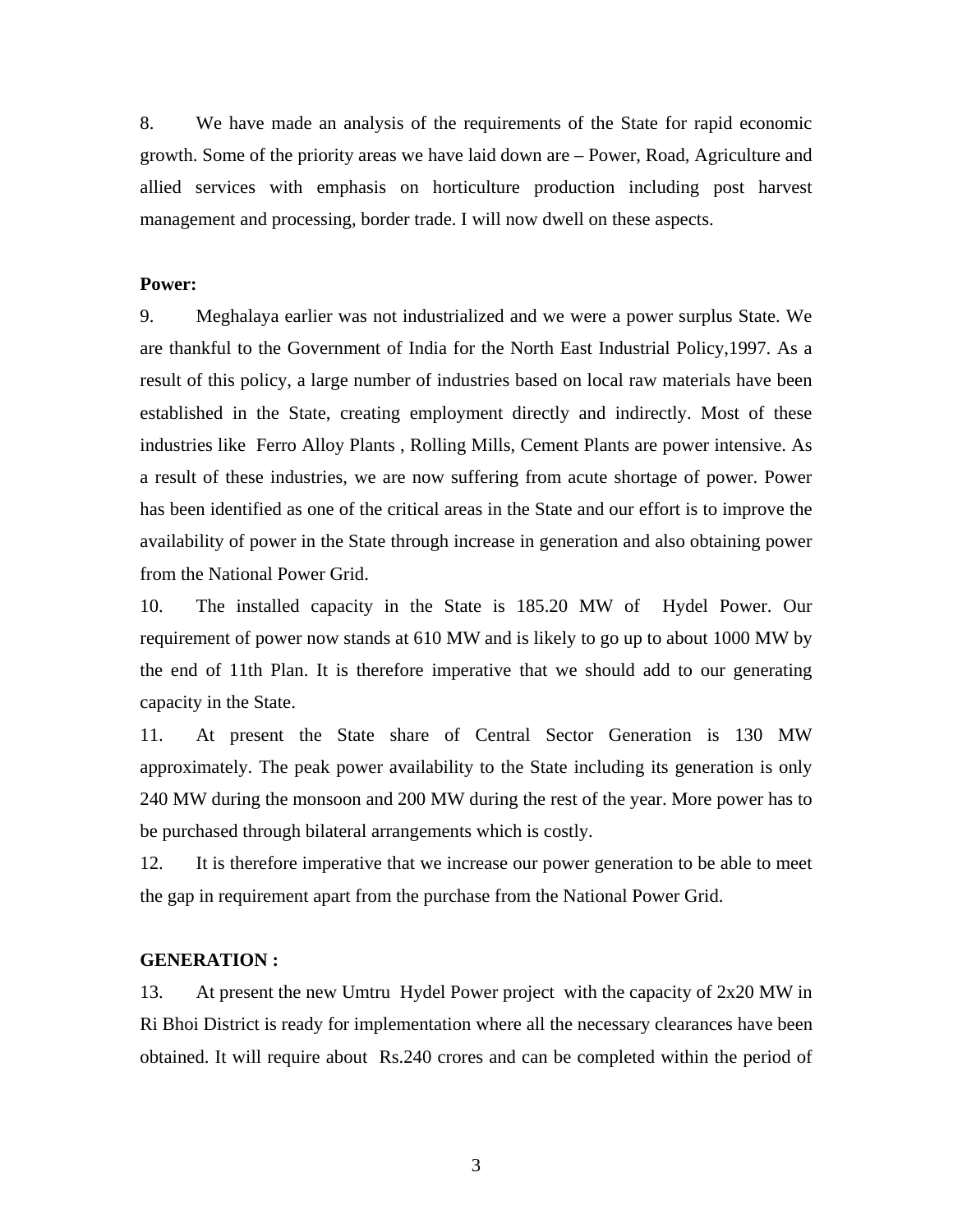30 months. We would request that the fund may be provided during the  $11<sup>th</sup>$  Plan so that this power is available by the middle of the Plan period.

14. Another Hydro Electric project at Ganol (2x12.5 MW) is also almost ready and a detailed project report will be completed shortly. This project will also require about Rs.150 crores and can be implemented within two years. We would request that this fund may also be provided to us. This moderate addition to our generation will also somehow ease the situation at a cost of Rs.400 crores.

15. In order to sustain the industrialisation of the State, it is necessary to improve generating capacity of the State. There is substantial hydro electric potential and the State Government would like to take up16 projects with total outlay of Rs.64 crores for investigation and preparation of DPR in the  $11<sup>th</sup>$  Plan period. Some of the important ones are:

- 1. Umngot Stage-I HEP, 260 MW
- 2. Myntdu Leshka Stage-II HEP, 60 MW
- 3. Umiam Umtru Stage-V HEP, 30 MW
- 4. Umngi Stage-I HEP (Storage), 54 MW
- 5. Umngi (Nongkohlait) Stage-III HEP, 120 MW
- 6. Selim HEP (Storage), 120 MW
- 7. Mawblei HEP, 140 MW

16. We would request that DONER/NEC may kindly assist in funding the investigations.The following new generation projects are also proposed to be taken up during the  $11<sup>th</sup>$  Plan after survey:

- 1. Umngot Stage-I HEP, 260 MW
- 2. Myntdu Leshka Stage-II HEP, 60 MW
- 3. Umiam Umtru Stage-V HEP, 30 MW
- 4. Upper Khri HEP, 25 MW

17. We also propose to implement some of these projects during the period of  $11<sup>th</sup>$ Plan either through Private Sector Investment or through the PPP Approach to ensure that these projects are implemented in the shortest possible time. This will add about 400 MW from these projects during the  $11<sup>th</sup>$  Plan period at a total cost of about Rs.2400 crores, which is proposed to be met mostly by the private sector. The State Government is in the process of finalising its power policy in order to ensure that the projects can be implemented under the PPP mode in a transparent manner. Another project which the State Government is interested is the thermal power project in Nangalbibra in Garo Hills based on the coal already available in the region. We propose to set up the 720 MW coal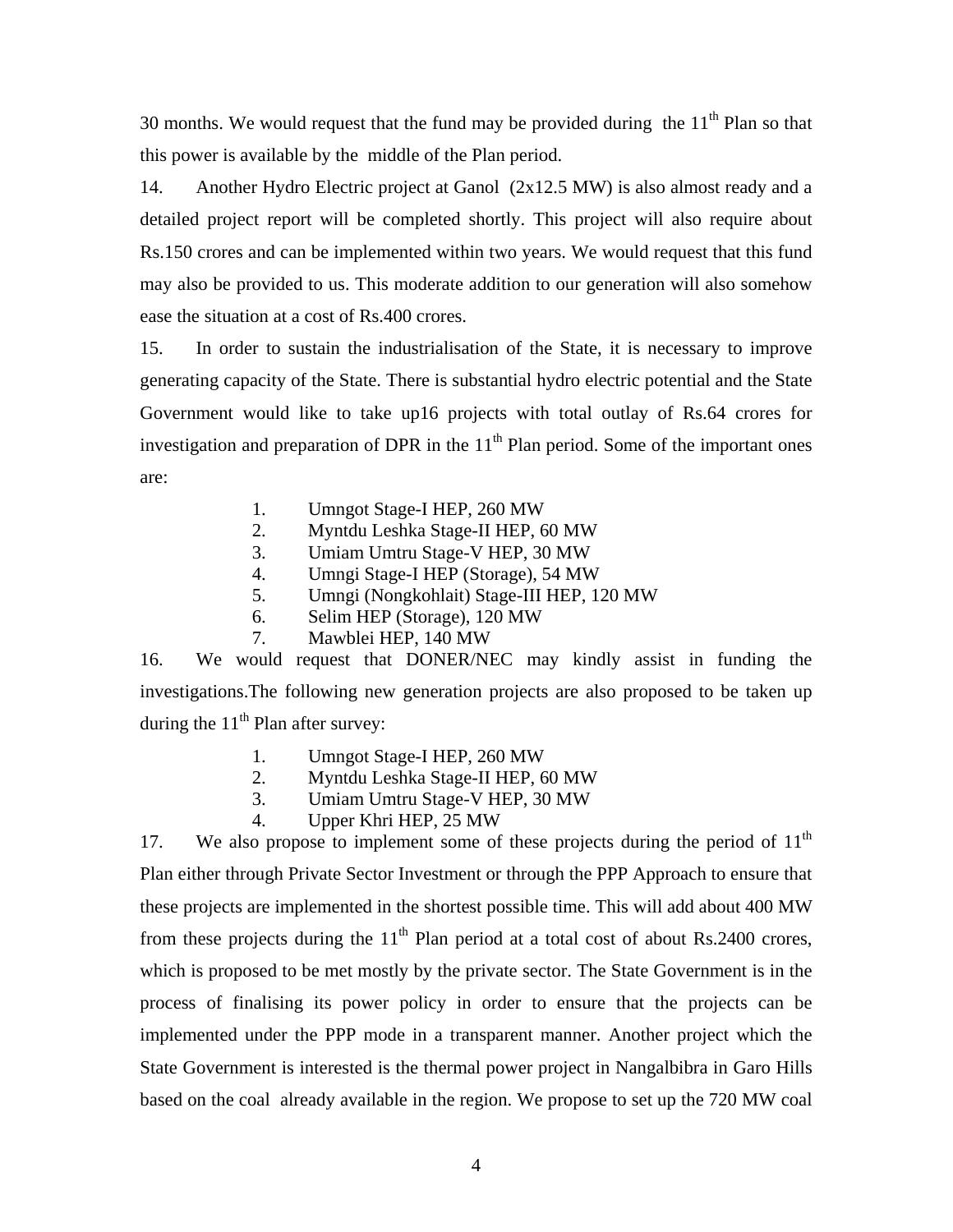based thermal power plant either by a Central Public Sector Unit or through the PPP model once the power policy has been finalized.

## **CONTROL OF SILTATION OF UMIAM RESERVOIR :**

18. All the four power stations in the state are fed by water from the Umiam

( Barapani ) lake. However, the streams of the catchment area of the lake have become polluted and the resultant siltation of the lake has become alarming. The life of the lake and its effective storage capacity will be reduced if the present rate of siltation continues. A scheme for control of siltation and pollution of Umiam reservoir at an outlay of Rs 22.80 crores is proposed during the current plan period. EFC has raised certain queries on the scheme and the reply will be sent shortly.

### **Transmission**

19. At the same time the transmission system in the State requires strengthening. Three ongoing transmission lines will require Rs.6.36 crores during the XI th plan. Twelve new transmission schemes are proposed to be taken up during the  $11<sup>th</sup>$  Plan at a cost of Rs.476.15 crores during the  $11<sup>th</sup>$  Plan.

**Details of the new transmission schemes proposed to be funded by the NEC/ DONER during the 11th plan period are:** 

| SI. | Name of the scheme.                                      | <b>Estimated</b> | <b>Proposed outlay</b>         |
|-----|----------------------------------------------------------|------------------|--------------------------------|
| No. |                                                          | cost (Rs. in     | for the 11 <sup>th</sup> Plan. |
|     |                                                          | crores).         | (Rs.in crores)                 |
|     | <b>Transmission Schemes:</b>                             |                  |                                |
| a)  | Construction of the 132 KV S/C line from Agia in         |                  |                                |
|     | Assam to Nangalbibra in Meghalaya                        | 43.32            | 43.32                          |
| b)  | Construction of the LILO of the 132 KV Stage IV          | 3.87             | 3.87                           |
|     | Sarusajai line at Umtru Power Station                    |                  |                                |
| c)  | Installation of the Capacitor Bank at the 33 KV Umtru    | 2.84             | 2.84                           |
|     | switchyard at the EPIP sub-station I at Byrnihat         |                  |                                |
| d)  | Renovation and modernization of the protection system    | 4.85             | 4.85                           |
|     | of the power stations and of the 132 KV Grid sub-station |                  |                                |
|     | of Me.S.E.B.                                             |                  |                                |
| e)  | Construction of the 220 KV D/C line from Umngot          | 12.00            | 12.00                          |
|     | Stage I HEP to the 400 KV/220 KV sub-station at Jowai    |                  |                                |
|     | $(15$ Kms)                                               |                  |                                |
| f)  | Construction of the 132 KV D/C line for Myntdu Leshka    | 4.50             | 4.50                           |
|     | Stage I HEP to Myntdu Leshka Stage II HEP (20 Kms)       |                  |                                |
| g)  | Construction of the 132 KV S/C line from Umiam           | 1.20             | 1.20                           |
|     | Umtru Stage IV HEP to Umiam Umtru Stage V HEP (10)       |                  |                                |
|     | $Kms$ )                                                  |                  |                                |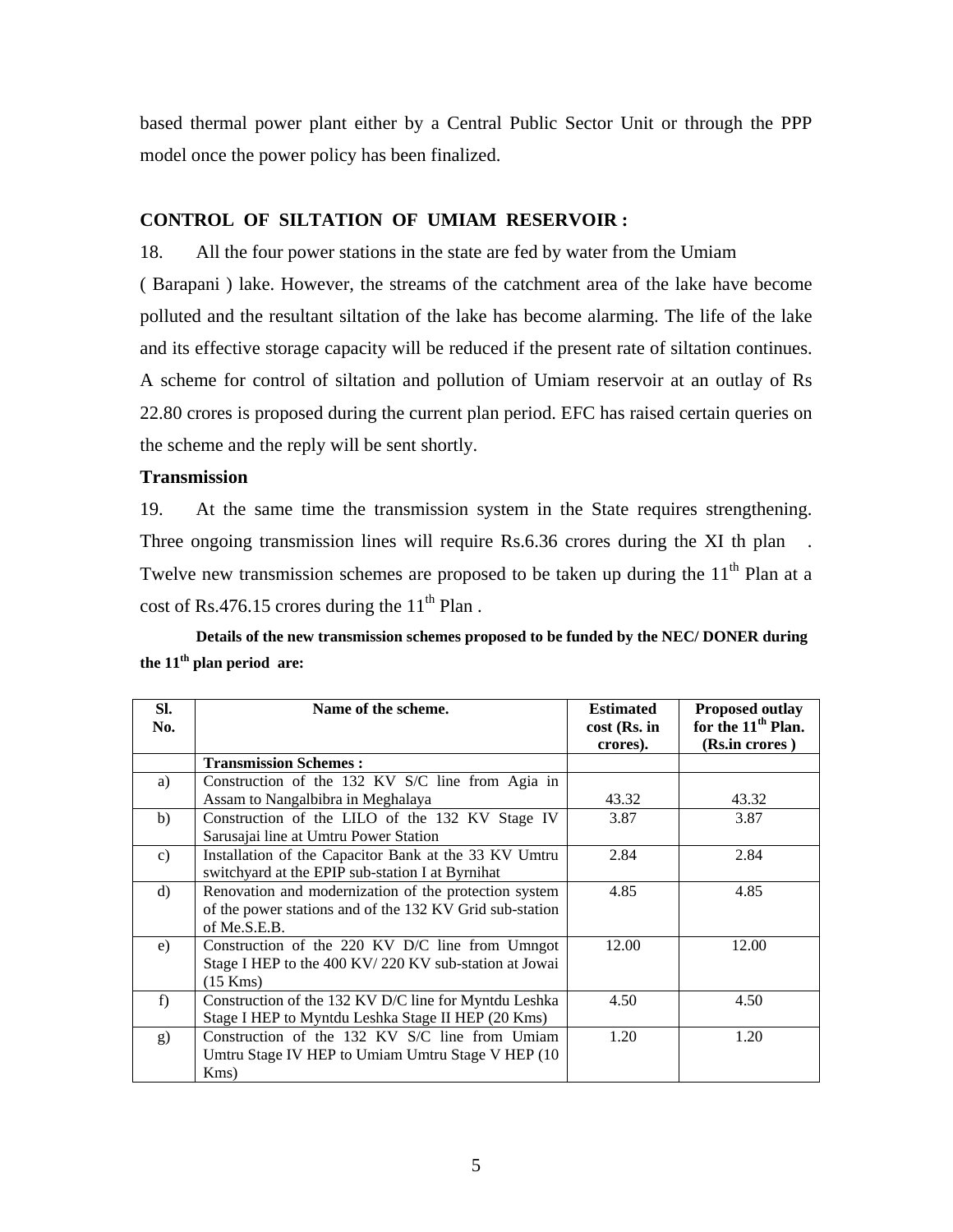| SI.          | Name of the scheme.                                       | <b>Estimated</b> | <b>Proposed outlay</b>         |
|--------------|-----------------------------------------------------------|------------------|--------------------------------|
| No.          |                                                           | cost (Rs. in     | for the 11 <sup>th</sup> Plan. |
|              |                                                           | crores).         | (Rs.in crores)                 |
| h)           | Construction of the 132 KV D/C line from the Thermal      | 1.13             | 1.13                           |
|              | Power Station at Nangalbibra to the existing 132 KV/33    |                  |                                |
|              | KV sub-station at Nangalbibra (5 Kms)                     |                  |                                |
| $\mathbf{i}$ | Construction of the 132 KV S/C line from the existing     | 0.70             | 0.70                           |
|              | Umtru HEP to the new Umtru HEP (5 Kms)                    |                  |                                |
| $\mathbf{j}$ | Construction of the 220 KV line from the 220 KV/ 132      | 207.50           | 207.50                         |
|              | KV sub-station at Byrnihat to the 132 KV/33 KV sub-       |                  |                                |
|              | station at Nangalbibra (150 Kms) along with the           |                  |                                |
|              | construction of the 220 KV/ 132 KV, 400 MVA sub-          |                  |                                |
|              | station at Nangalbibra                                    |                  |                                |
| $\bf k)$     | Construction of the 220 KV/ 132 KV, 200 MVA sub-          | 187.00           | 187.00.                        |
|              | station at Shillong along with the construction of the    |                  |                                |
|              | 220 KV D/C line from Shillong to Byrnihat                 |                  |                                |
| $\mathbf{D}$ | Construction of the 132 KV/33 KV, 2x20 MVA sub-           | 7.24             | 7.24                           |
|              | station at Mendipathar along with the construction of the |                  |                                |
|              | LILO at the sub-station                                   |                  |                                |
|              | <b>Sub-Total (Transmission Schemes):</b>                  | 476.15           | 476.15                         |

20. To meet the requirement of power of the State, it has to be purchased from the Central Power Sector utilities and other agencies outside the State. The PGCIL levies transmission charge at 35 paise per unit. This is more than double the charge levied by PGCIL in other regions of the country which varies from 12 – 15 paisa per unit . **This requires to be rectified.** 

21. Further more the transmission net work of PGCIL at present level is inadequate to meet the power requirement of Meghalaya. We therefore need to establish 220 KV line. It is in this context that we would request that the **220 KV line from MISA in Assam to Byrnihat in Meghalaya at a cost of Rs.143 crores is sanctioned to us in full**. This will serve as the main highway to bring power to Meghalaya from MISA which is connected to the Eastern Regional Grid at 220 KV and 400 KV. This will ensure reliable power supply to the State

## **RURAL ELECTRIFICATION**

22. Electrification of villages in Meghalaya was undertaken through various schemes. In April 2005, a new scheme "Rajiv Gandhi Grameen Vidyutikaran Yojna" was launched to achieve 100% village and rural household electrification in the country by the year 2010. Meghalaya submitted Detailed Project Reports for the seven districts in the State for electrification of 1598 new villages and 356 de-electrified villages including 1,19,235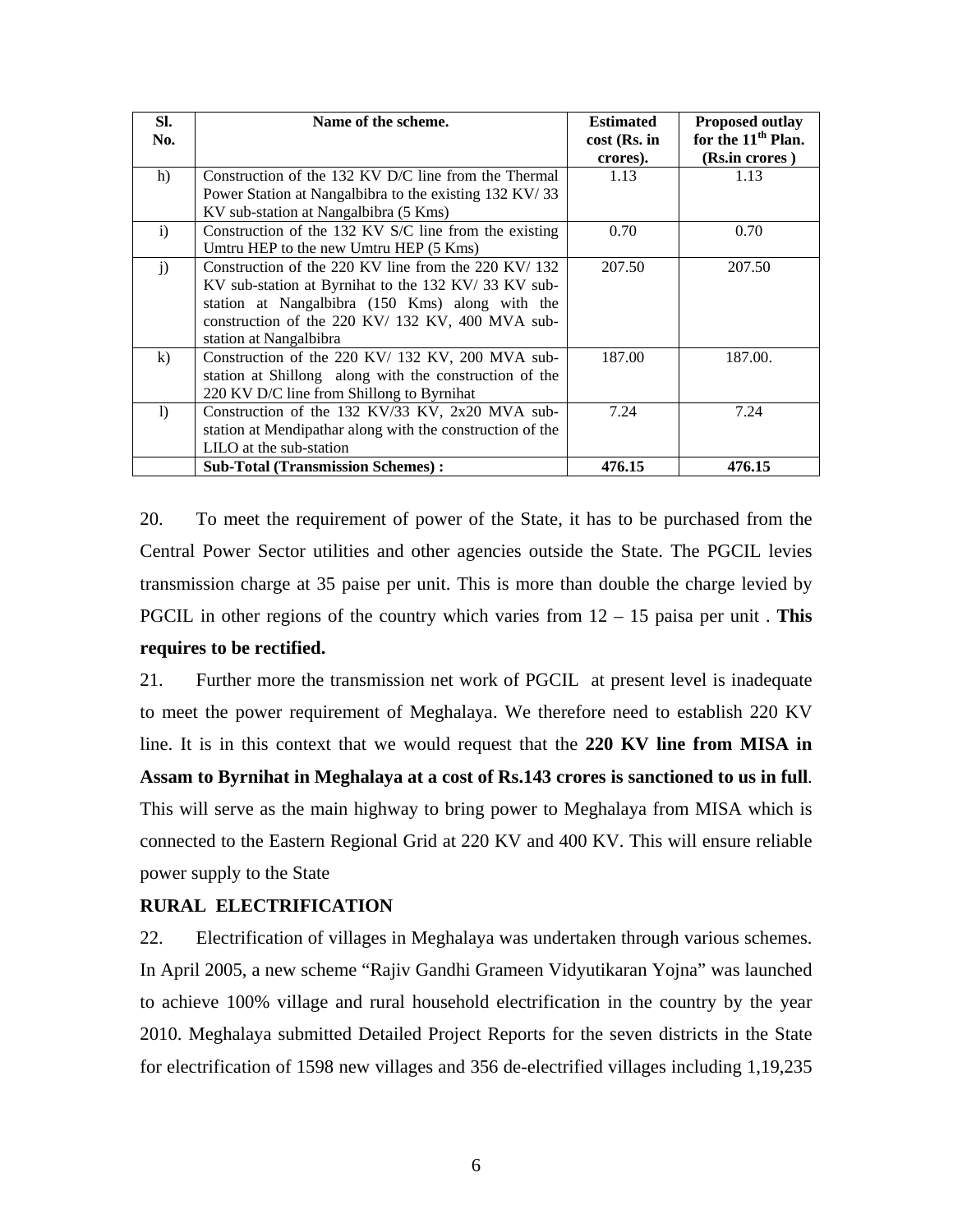| <b>Districts</b>        | No. of new<br>villages | No. of<br>de-electrified<br>villages | <b>BPL</b><br>No. of<br>households | <b>Estimated</b><br>cost<br>(Rs in Crores) |
|-------------------------|------------------------|--------------------------------------|------------------------------------|--------------------------------------------|
| <b>East Khasi Hills</b> |                        | 19                                   | 14193                              | 15.93                                      |
| <b>West Khasi Hills</b> | 224                    | 20                                   | 17592                              | 32.91                                      |
| Ri Bhoi                 | 73                     | 34                                   | 9647                               | 18.21                                      |
| <b>Jaintia Hills</b>    | 18                     | 50                                   | 14029                              | 38.25                                      |
| <b>East Garo Hills</b>  | 365                    | 100                                  | 16972                              | 56.71                                      |
| <b>West Garo Hills</b>  | 573                    | 118                                  | 41095                              | 68.75                                      |
| <b>South Garo Hills</b> | 345                    | 15                                   | 5707                               | 33.69                                      |
| Total:                  | 1598                   | 356                                  | 119235                             | 264.45                                     |

BPL households in the scheme areas at an estimated cost of Rs. 264.45 crores. The details are:

23. Sanction of the scheme for Ri Bhoi district has been received for Rs. 19.89 crores. In-principle approval of the DPRs of East Khasi Hills and Jaintia Hills has also been received for Rs. 15.71 crores and Rs. 26.11 crores respectively. Tenders have been invited for the work in Ri Bhoi district and the last date for receipt of bid documents is  $5<sup>th</sup>$ December 2006. The work shall be executed on turnkey basis as per the terms and conditions of the scheme.

### **Agriculture & Allied Services:**

 24. The second priority we have is the development of agriculture with strong emphasis on horticulture including water management. About 70 percent of the population is engaged in agriculture and its allied activities which also contribute around 30 percent to the State's Gross Domestic Product. **In order to generate employment and income for the vast majority of the rural people, I am convinced that we have to find ways to double the investment in the agriculture and allied sectors by the next year, and ensure at least 4-5 % growth in this sector.** 

25. Due to the terrain, the gross cropped area of the State is only about 10 percent of the total geographical area, and there is little scope to increase the cropped area. Only about 12 per cent of the net sown area in the State is under irrigation. **Since the area under cultivation can at best be marginally increased we have to evolve a strategy to increase cropping intensity** and improve the productivity of land. **Investment in irrigation will also have to be accorded high priority.** Due to limited land available,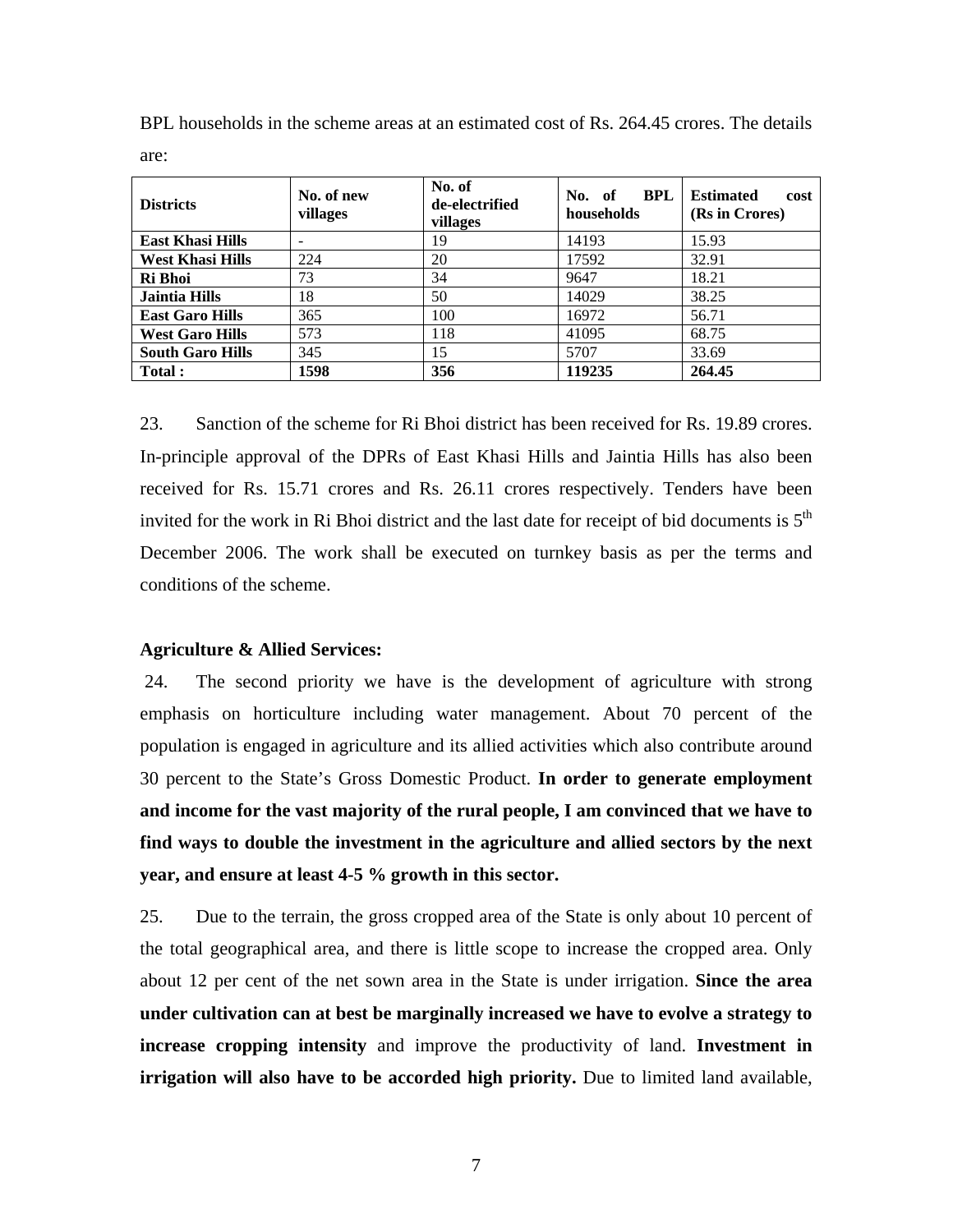our state can not be self sufficient in food grains. Against the requirement of 400 thousand metric tonnes of food grain the state produces about 230 thousand metric tonnes.

26. On the other hand, due to its unique climatic and physiographical condition, the State has tremendous potential in **horticulture**. Therefore, the State has given high priority to this sector. Under the Technology Mission and the State Plan, the State Government has implemented successful schemes for improving the production of traditional crops like pineapple, orange, bananas, ginger, turmeric, etc. and for growing non-traditional crops like strawberries and flowers. I am glad to report that our success with roses and anthurium have been favourably commented upon by the Ministry of Agriculture.

27. I am happy to inform you that my State is rich in production of certain horticulture products like potato  $(1,45,000)$  tonnes) ginger  $(47,000)$  tonnes), pineapples (92,000 tonnes), bananas (68,000 tonnes), oranges (35,000 tonnes) and turmeric (9,000 tonnes) and there is sufficient market surplus. We are happy that certain high value lowvolume non-traditional crops such as strawberry, roses and anthurium are fast establishing themselves as revenue-spinners. In fact, recently, the State has made a dent in the national market for rose and in the international market for anthurium. Our State also grows substantial quantity of cashew nut, areca nut and some tea and rubber. We will be adopting a cluster approach to accord the desired focus in the growing of these potential horticultural crops. What is most important in this area is post harvest management like cold chain for perishables, marketing and fruit processing. This would generate more income and employment to the rural people and strengthen the economic base of the State. Intensive extension and training programmes in this respect would be essential. I also propose to introduce some additional incentives in the State sector to the entrepreneurs for investment in the processing industry. The details are under finalisation. 28. There is a need to establish **an Agriculture Risk Fund** and to expand the scope of agriculture insurance facility to all agriculture and horticulture crops. Such risk fund could have small contributions from stake holders. It will cover repayment risk over and above the insurance coverage. **The Central Government's guidance and financial support will be essential for this scheme.**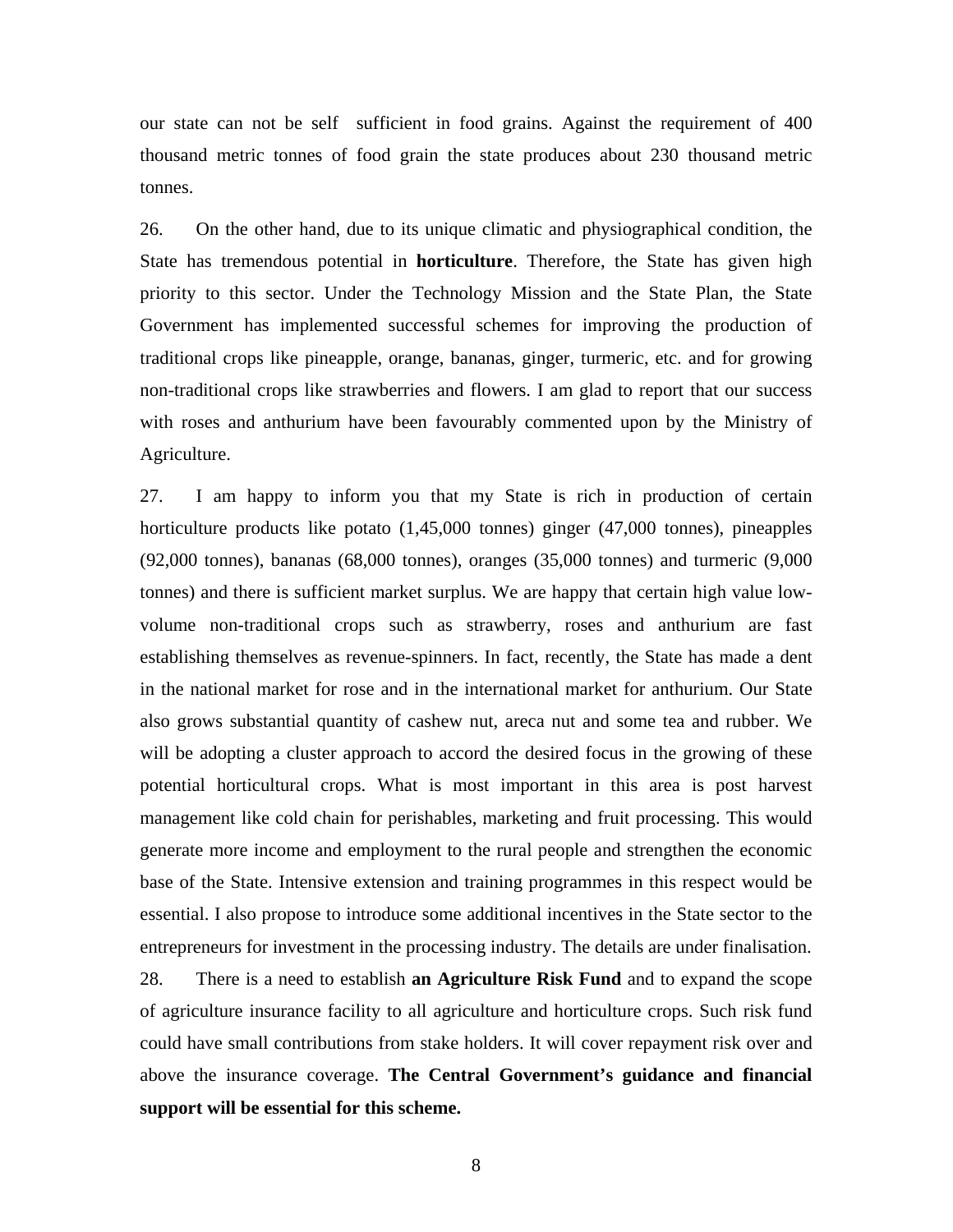29. In respect of **credit**, and particularly agricultural credit, the outreach of formal banking has not been encouraging and the CD Ratio remains at around 35 percent only. The efforts and directions of the Reserve Bank of India and NABARD as brought out in the North East Financial Sector Plan needs to be supported and carried forward. The Cooperative Credit structure is being revived with relaxed norms for the North Eastern States and other tribal areas. I understand that the modalities are being worked out with NABARD in this regard. **I would however suggest that this revival plan should be fully financed by the Central Government as a one time measure instead of the 60:40 financing pattern proposed.** 

30. **Cooperation sector** is at a nascent stage in the State. In fact, the North East is categorized as the least developed in the field of cooperative societies. A separate and special cooperative development Programme is needed for the North Eastern Region. This should also address restructuring and re-organisation of Cooperatives in the State and the North Eastern Region.

31. **Meghalaya is an ecological hotspot and rich in biodiversity**. The State has nearly 300 orchid varieties, about 700 odd varieties of medicinal plants, home to some of the rare varieties of paddy, banana, citrus plants and a storehouse of diverse germ-plasm reserves which can be a rich resource for crop and plant improvement programmes. **There is a need to strengthen the Bio-resources Development Centre at Shillong.** It should be expanded to provide application based research for production of quality planting materials. This will go a long way in improving the productivity of various crops. I seek the help of DONER in facilitating necessary financial and technical assistance from Department of Biotechnology.

32. For the 11th Five Year Plan, I propose to give **irrigation, horticulture, post harvest management and food processing the highest priority in this sector and increase the investment substantially in them** for both increasing income to farmers and creating local employment based on these resources.

### **Water Resource Management** :

33. Another important area which needs immediate attention is the management of our water resources. Inspite of heavy rainfall, Meghalaya still faces scarcity of water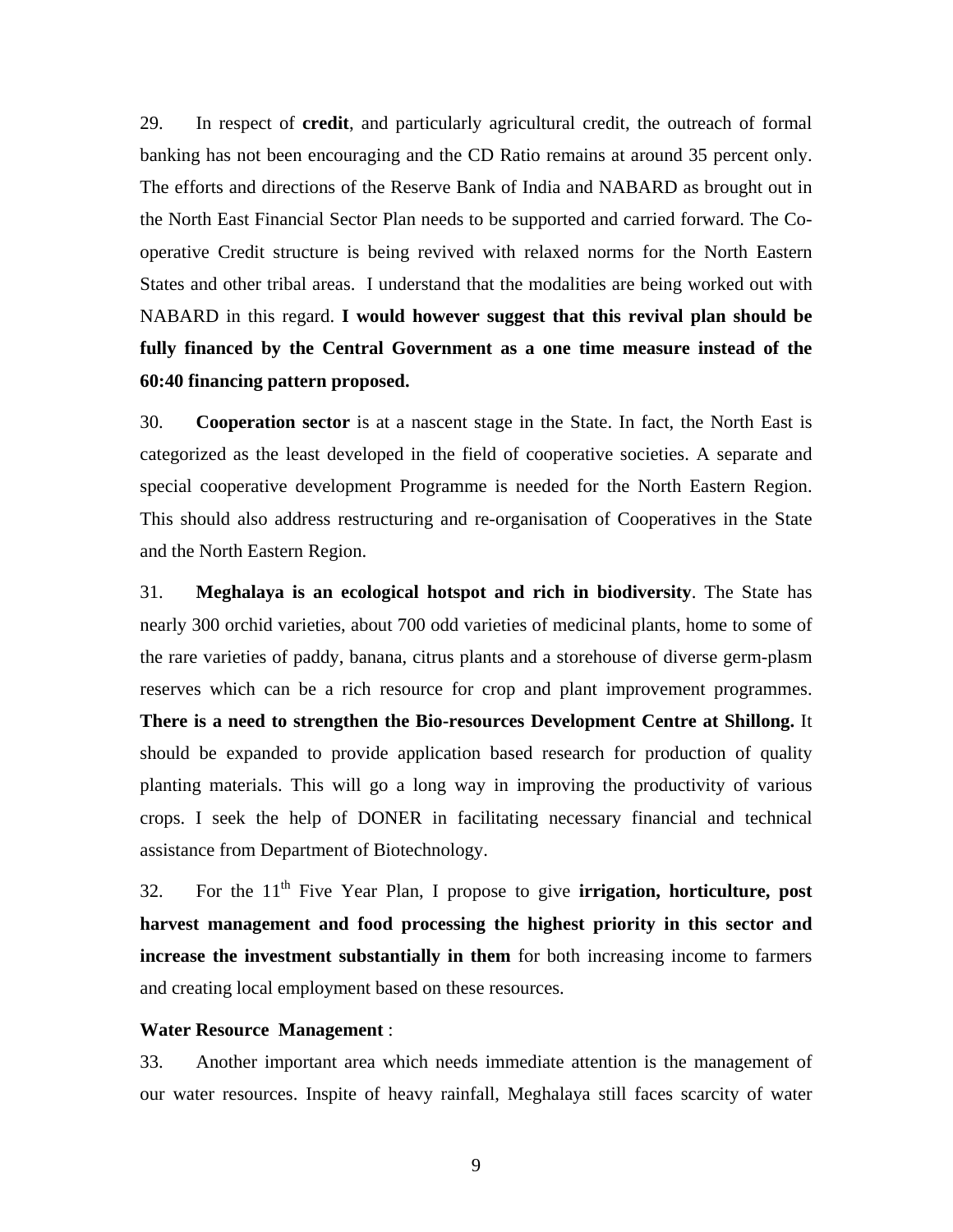especially in winter and spring seasons. We propose to encourage water harvesting on a large scale through community participation. We are blessed with heavy rainfall. Our effort during eleventh plan will be to conserve the water for use during the lean period. We propose to build check dams, water tanks in the villages for this purpose. It has been established that smaller storage tanks with suitable catchment areas are more efficient in storing water than large reservoirs. So we will build about 5000 reservoirs to cover all our villages, of size less than one hectare for drinking water and irrigation. At about Rs. 2 lakh per reservoir, this will cost about Rs. 100 crores during the Eleventh Plan. While we will meet the requirement from state plan, we would request the DONER to help us in this endeavor. We have already made a beginning in this regard. Under the Rural Employment guarantee programme being implemented in two districts in the State, we have stipulated that 60% of the funds should be spent on Water Management. In this way we propose to use surface water to the maximum.

### **Bamboo and bamboo based enterprises**.

34. Like the rest of the north east, Meghalaya has abundance of bamboo and it is an integral part of our people's lives. According to the Forest Survey Inventry Report the state has more than 3000 square kilometres of bamboo forest. We have already made some progress in the manufacture of such products as bamboo boards, roofing materials and composites. We have four bamboo based industrial units in the State and they are doing well. **I have already asked my officers to set up a Bamboo Mission in the State**  so that we can improve the productivity of bamboo and promote bamboo based units. Since our rural folk are used to working on bamboo, it would be easy for them to take to the non traditional items as well. I propose to avail of all the funding available externally and from Government of India for this purpose.

35. **Shifting cultivation** has been one of the traditional practices in my State. This is adopted in the hills since irrigation facility is not available and dry farming is the practice. At present, about 407 square kilometres are under shifting cultivation. In order to improve productivity and limit damage to environment we are working on soil conservation, water harvesting and watershed development measures so that some irrigation facility is available and the rural people in these areas can undertake permanent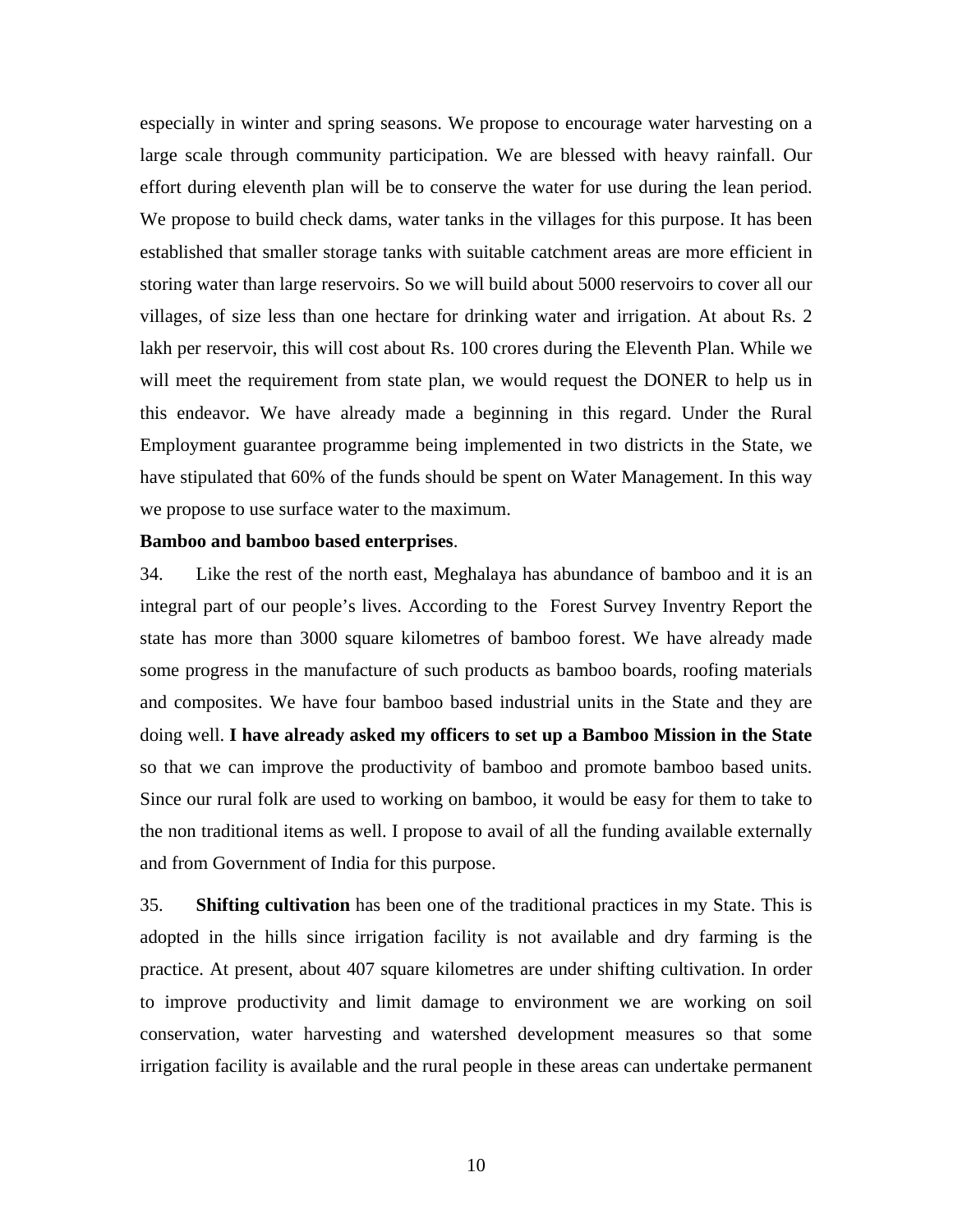cultivation. Organic farming and Commercial crop plantation activity in Jhum lands will be given priority.

36. Meghalaya has about 950 thousand hectares of land under forest. However, it being a Sixth Schedule State, most of the forest are under the administrative control of the District Councils and village authorities. Earlier the Supreme Court had put a complete ban on tree felling, which affected the livelihood of people to a great extent. The State Government thereafter undertook to formulate working plans and the same have now been approved by the Government of India. However, the revival of the woodbased industry seems difficult at present. Therefore, we are laying great stress on bamboo based industry.

### **Meat & Fish Production**:

37. Majority of the people in my State are meat eaters. The State is presently deficient meat. Although Meghalaya has good potential for development of cattle, piggery, poultry, dairying and fishery, yet we still have to depend substantially on import of these products and fish from outside the North Eastern Region for which huge amount is going out of the State and the Region. Meat production in the State at present is around 27,200 tonnes and egg production is around 97 millions per annum. Milk production in the State is around 74,000 tonnes only per annum. As the production in these areas fall far short of our actual requirement, we will give the much needed thrust in these areas to boost production and at the same time help employment generation.

38. The State produces 5,500 tonnes of fish annually. 80 percent of the fish produced is captured fish and cultured fish is 20 percent of the total production. However, this meets only 50 percent of the demand of the State. As such, more investment in this area including **training** and skill development is required to be made, especially in realm of the State's potential in indigenous ornamental fish. This has also to be supplemented by the creation of a friendly credit system to facilitate the farmers to avail loans for self employment ventures in these areas. This would strengthen the production base of the State. We propose to increase the fish production to a considerable extent during the  $11<sup>th</sup>$ Plan through our 1,000-pond scheme under which farmers are encouraged and assisted to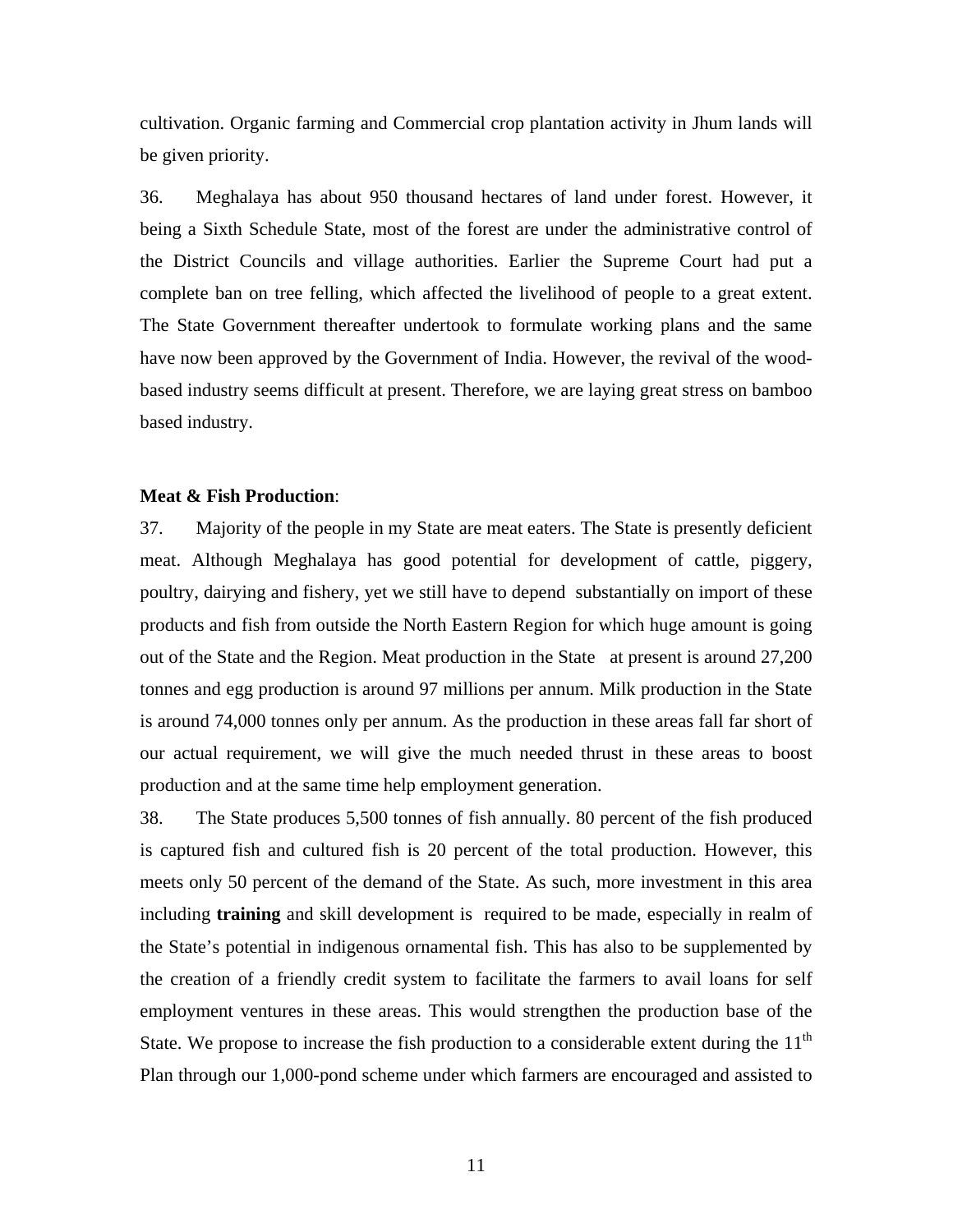take up 0.5 to 1.00 hectare ponds in a cluster so that all necessary inputs and technical advice can be provided to them efficiently.

### **Sericulture & Weaving**

39. All the four varieties of silk worms and their food plants viz: eri, muga, oak-tasar and mulberry are cultured in Meghalaya to provide fibre as well as food to the people. However, inspite of the congenial condition, sericulture is still to assume scale of major commercial activity. As at present, the production of raw silk is around 7,000 Kgs only per anum and the production of handloom fabrics is around 65,000 lakh sq.metres per anum. Over 28,723 families practice rearing of silk worm and 19000 weavers are engaged in handloom works. As sericulture is a labour intensive activity, we have decided to assign high priority to this area during the  $11<sup>th</sup>$  Plan. For this, a number of schemes involving a cost of around Rs.25.00 crores have been drawn up and submitted to the NEC. We would request the DONER/NEC to assist us in this regard.

### **ROADS AND BRIDGES :**

40. We have decided to give the third priority to roads and bridges to improve connectivity, since this is the only mode of transportation in the state at present. **Road Scenario** 

41. The total road length in Meghalaya is 8164.74 km as on  $1<sup>st</sup>$  April 2006 with a road density of 36.40 km per 100 square km, which is far below the national average of 100 km per100 sqkm. About 60.10% of roads are surfaced and remaining 39.90 % are still un-surfaced roads. 2578 Nos of habitations out of total 5782 habitations in the state are yet to be connected by motorable roads.

42. There are semi-permanent bridges having a total length of 17.50 km in the state, which are required to be converted to permanent RCC bridges.

43. The total length of National Highways in the state is only 793.044 km which comes to 3.54 km per 100 sq km only. Out of the total length of National Highways in the state 414.71 km is single lane and 41.28 km is intermediate lane which need improvement and widening to double lane satndard. About 74% of the total road length consists of village roads, other district roads and major district roads, which are unable to cater to the present day traffic.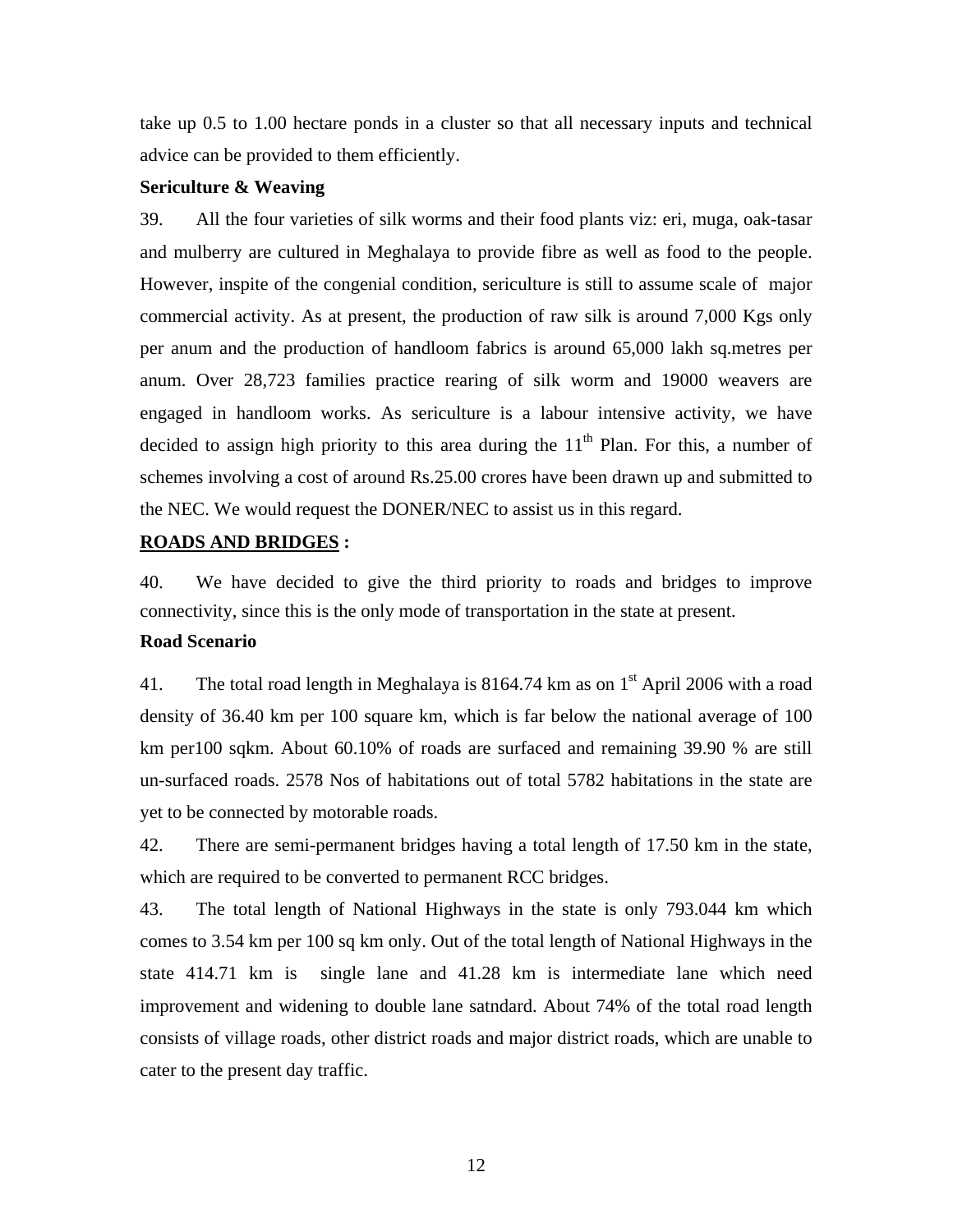44. The 3(Three) district headquarters in Garo Hills are yet to be connected by double lane roads with the capital city Shillong. In absence of good road connectivity with Garo Hills Districts, we still have to travel via Assam and communications get disrupted whenever there are bandhs and agitations in Assam.

45. Meghalaya shares an international boundary of 423 km with Bangladesh in the South and West and is bounded by Assam in the Northern and Eastern sides and therefore improvement of the road network in the Border Areas is very important for trade and commerce and also from strategic point of view. The Land Custom Stations at Mahendraganj, Gausapara, Baghmara, Borsora, Shella Bazar, Bholaganj, Dawki, Rynku etc are not yet connected with double lane roads. The National Highway 40 connecting Shillong to Dawki is yet to be widened to double lane.Out of the total length of 82.661 km, **52.31 km remains to be upgraded to double lane standard**. The much awaited construction of permanent bridge over river Umngot at Dawki on NH 40 is still pending with the Ministry of Road Transport and Highways, New Delhi for **clearance for last one year**, restricting plying of heavy commercial vehicles from Shillong to Dawki as the existing suspension bridge can not carry more than 6 tonne goods . The National Highway from Jowai to Dawki (NH-40E) is still single lane for a length of 19.50 km and has to be widened to double lane at the earliest to facilitate transportation of coal to the Land Custom Station at Dawki. We would request MDONER to take up these cases with Ministry of Road Transport & Highways to expedite sanction .

46. Construction of Shillong Bypass is the most important scheme and requires immediate implementation by the Ministry of Road Transport and Highways to avoid traffic congestion and accidents in the Shillong City, due to plying of heavy commercial vehicles to Southern part of Assam, Tripura, Mizoram and Southern part of Manipur via the capital city of Shillong. Keeping in view that land already acquired is 24 meter wide, we have proposed immediate construction of a two lane road in  $1<sup>st</sup>$  phase and simultaneous acquisition of land for four laning in second phase.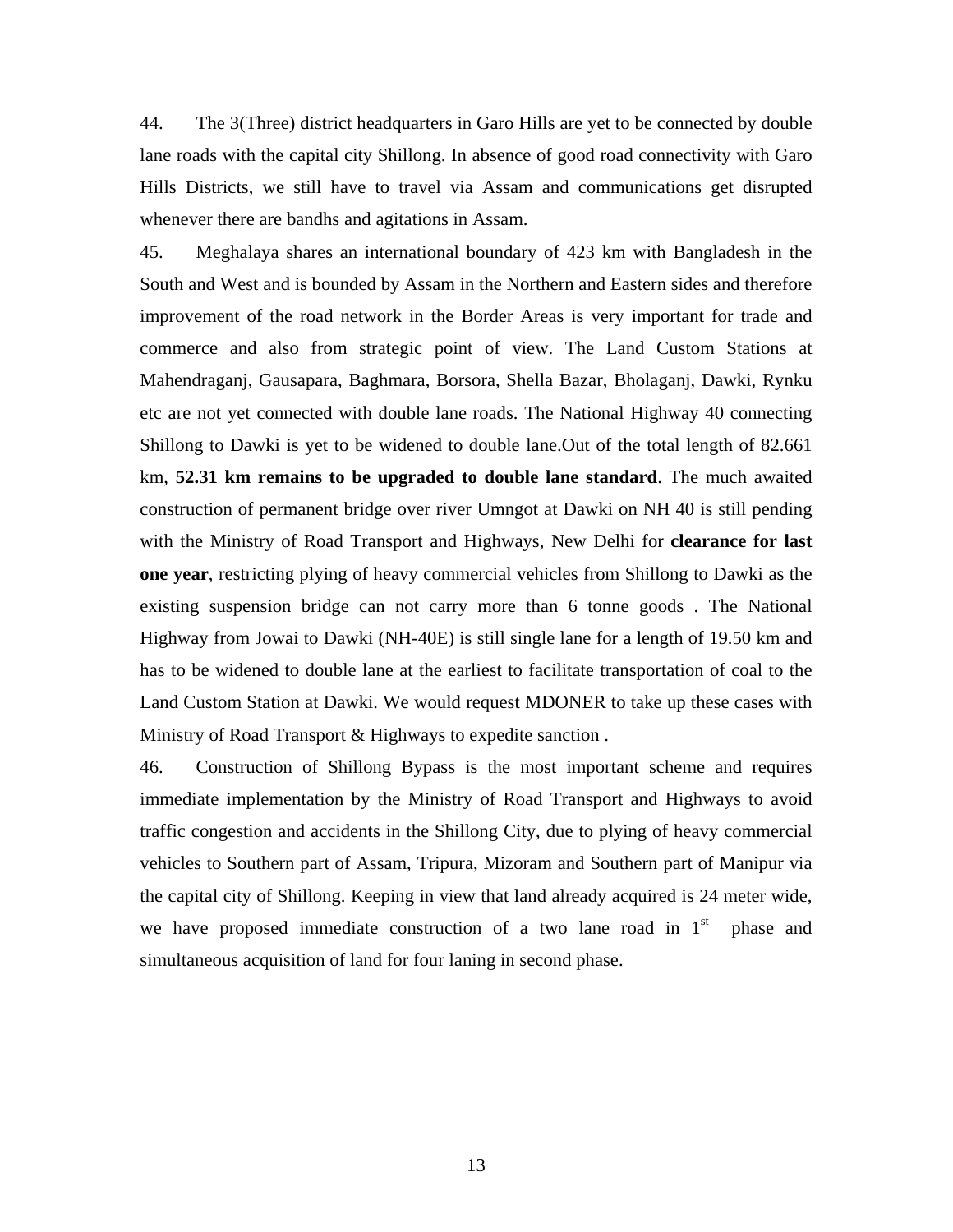# **Approach to 11th Plan**

47. As stated earlier the road density of the state is far below the national figure and road being the only means of communication in the state, therefore development of road net work is imperative for the upliftment of the economy of the state. During the next  $11<sup>th</sup>$ five year plan (2007-2012) the state government has set a modest target to achieve road coverage of 41km/100 sq km, which means adding about 1200 km at a cost of Rs. 500 crore, beside widening and upgrading the existing roads.

48. The target may appear to be high but it is achievable. The Government has drawn up a plan in this regard and with the active support of the Central Government and the Ministry of DONER taking the role of a major player we hope we can reach this goal. **TARGET FOR 11TH FIVE YEAR PLAN (2007-2012)** 

|                                       | <b>New</b><br>constru-<br>ction (Kms) | Upgrad-ation<br>(Km) | <b>Bridges</b><br>(Rm) | Village<br>connec-<br>tivity (Nos) | Amount<br>(Rs.in<br>crore) | Amount<br>required for<br>Spill over<br><b>Schemes</b> | Total<br>Amount<br>(Rs.in<br>crore) |
|---------------------------------------|---------------------------------------|----------------------|------------------------|------------------------------------|----------------------------|--------------------------------------------------------|-------------------------------------|
| <b>State Plan</b>                     | 544.00                                | 1319.00              | 3987                   | 100                                | 800.00                     |                                                        | 800.00                              |
| <b>PMGSY</b>                          | 600.00                                | 500.00               | 370                    | 140                                | 450.00                     |                                                        | 450.00                              |
| <b>NEC</b>                            | 116.50                                | 457.54               | 300                    | 10                                 | 500.00                     | 95.00                                                  | 595.00                              |
| <b>NLCPR</b>                          | 20.00                                 | 400.00               | 1000                   | 5                                  | 450.00                     | 15.00                                                  | 465.00                              |
| <b>CRF</b>                            |                                       | 120.00               |                        |                                    | 60.00                      |                                                        | 60.00                               |
| <b>State</b><br>Inter<br>Connectivity |                                       | 38.00                |                        |                                    | 38.00                      |                                                        | 38.00                               |
| Economic<br>Importance                |                                       | 26.00                |                        |                                    | 13.00                      |                                                        | 13.00                               |
| Externally<br>Aided Project<br>(ADB)  |                                       | 212.80               | 80                     |                                    | 185.20                     |                                                        | 185.20                              |
| Total                                 | 1280.50                               | 3092.48              | 5737.00                | 255                                | 2496.00                    |                                                        | 2606.00                             |

## Total Achievement at the end of 11<sup>th</sup> Five Year Plan will be :

Total road length =9445.24 Km Surfaced  $=8136.32$  Km Out of which  $NH = 793.044$  Km (Inclusive of 189.76 Km under BRO) Unsurfaced  $=1308.92$  Km No of villages to be connected  $=3459$  Nos No of un connected villages  $=2323$  Nos

49. Under **NEC scheme**, Meghalaya has taken up 825.095 km of roads for construction and improvement so far. All the works are completed except two numbers of spill over scheme from  $9<sup>th</sup>$  Plan and eight numbers of schemes of the  $10<sup>th</sup>$  Plan which are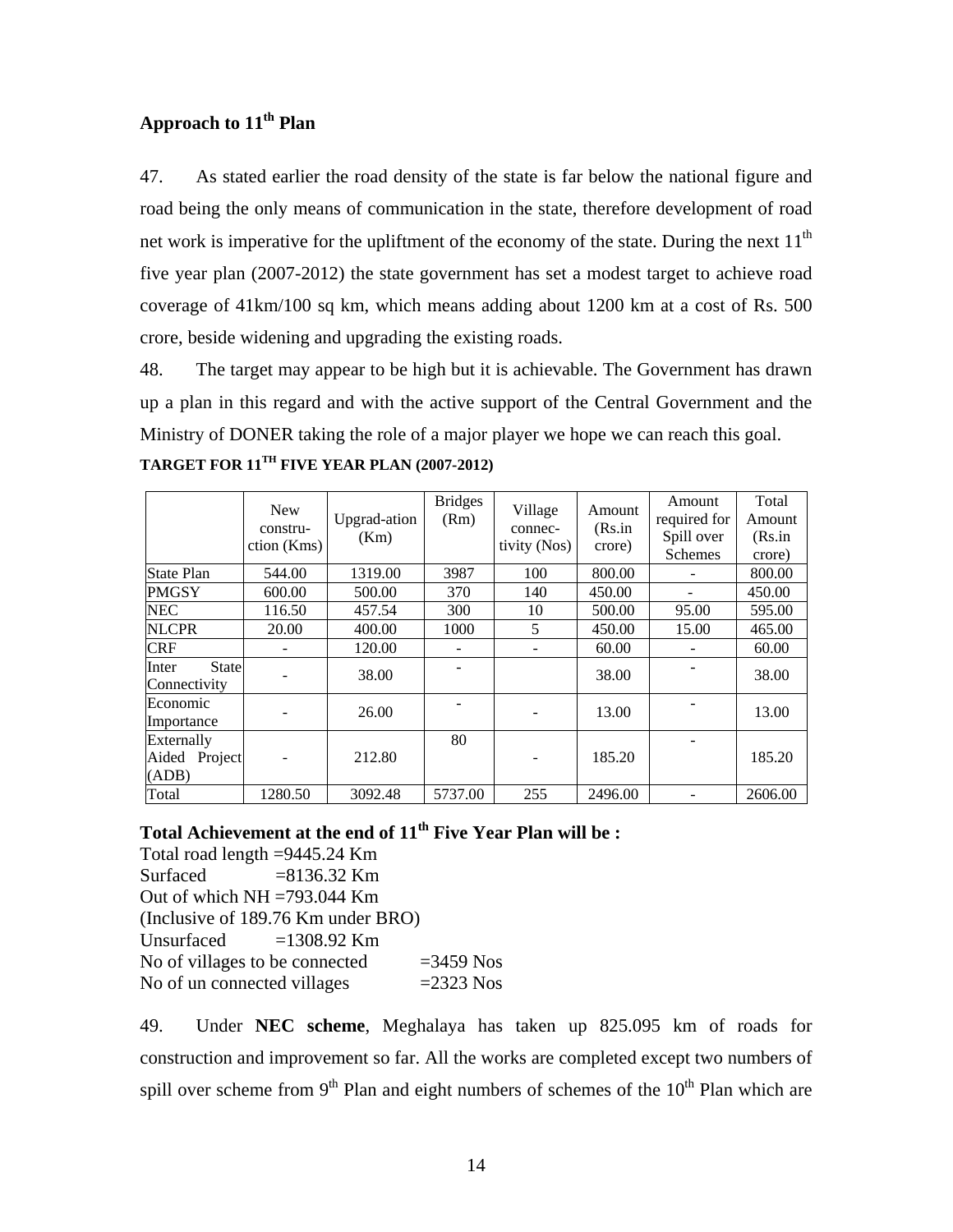in progress. Altogether six schemes will spill over to the  $11<sup>th</sup>$  Five Year Plan for which an amount of Rs. 95.00 crore will be necessary. During the Eleventh Plan period 116.50 km of new road construction, 457.54 km. of upgradation and 300 running metre of bridges have been proposed, for which an amount of Rs.500 crore will be required. As such, the total amount required during  $11<sup>th</sup>$  Plan will be Rs. 595.00 crore. All these schemes proposed by Meghalaya are very important for socio-economic development of the state, better connectivity to Land Custom Stations, development of tourism, providing alternate routes to Dawki border, inter-state connectivity and shall provide necessary infrastructure for growth of industries in the State.

50. The schemes under **Non-Lapsable-Central-Pool of Resources (NLCPR)** is found to be very good to facilitate development of road infrastructure. During  $11<sup>th</sup>$  Five Year Plan stress has been laid on upgradation of 400 km. of roads, re-construction of 1000 running metre of semi-permanent bridges and 20.00 km. of new road construction. An amount of Rs. 450.00 crore will be required for these schemes and another amount of Rs. 15.00 crore will be necessary for the spill over schemes from  $10<sup>th</sup>$  Plan. Thereby, an amount of Rs. 465.00 crore will be necessary during the  $11<sup>th</sup>$  Plan.

51. The road from Mawngap-Mawphlang to Baghmara via Ranikor having a total length of 249.27 Km requires improvement and widening to at least intermediate lane standard, which will not only provide connectivity between East Khasi Hills District to South Garo Hills District Headquarter via West Khasi Hills District. This road runs mostly along the border with Bangladesh and will connect 3 important Land Custom Stations in the State, boosting exports. Moreover considering its strategic location special attention is required. The approximate cost of up-gradation will be Rs357.00 Crores and the project may be funded by the DONER in phased manner.

52. The NLCPR schemes retained during last few years are as follows:

- **2003-04:** Out of 6 (six) no. DPRs submitted, only 2(two) schemes have been sanctioned.
- **2004-05:** Out of 4 (four) no. DPRs submitted, only 2(Two) schemes have been sanctioned.
- **2005-06:** From the 14(fourteen) no. retained schemes of the year 2005-06 no scheme has been sanctioned so far.
- **2006-07:** The Department had proposed 73 nos of schemes but the Ministry of DONER have retained only 2 schemes.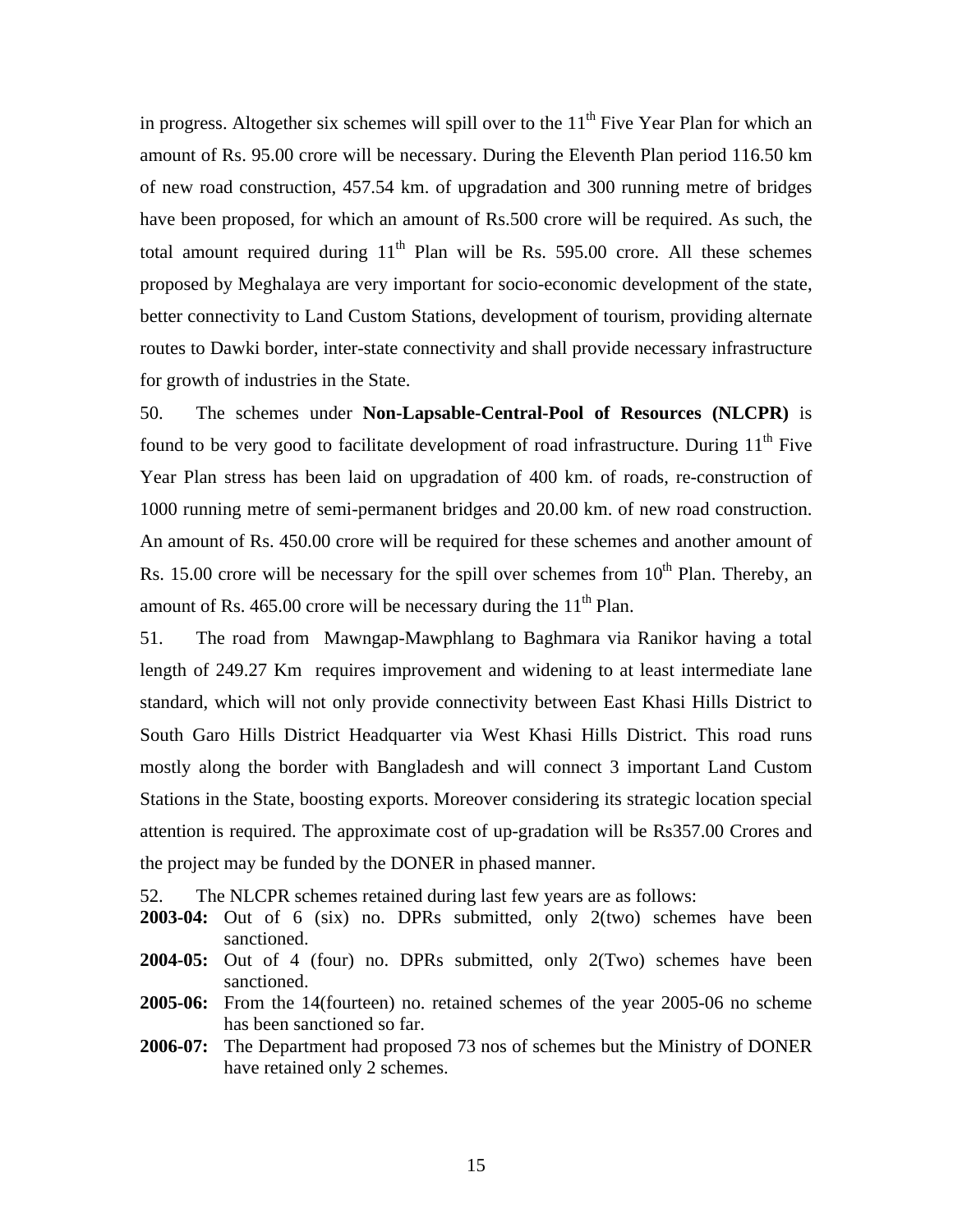53. The Ministry of DONER may consider expeditious sanction of all these schemes proposed for improvement of road network in the State.

The other important schemes are:-

(i) Double Laning of Chokpot - Siju road including conversion of timber bridges.

(Length=17.00 km). Approximate cost = Rs  $32.62$  Crores.

(ii) Double Laning of Chokpot-Sibbari-Road including conversion of timber bridges.

(Length=27.65 km). Approximate cost = Rs  $68.79$  Crores.

- (iii) Double Laning of  $12^{th}$  Mile Tura Dalu Road to Chokpot including conversion of timber bridges (Length=35.00 km). Approximate cost =  $Rs$ 59.55 Crores.
- (iv) (a) Bholaganj to Bangla Zero Point(Length=2.00 km)
	- (b) Bholaganj Naya Basti (1.20km).
	- (c) Ichamati Kolatek via Kalibari(5.85 km) Total cost=Rs 5.75 Crores
- (v) Mawkyrwat-Rangthong-Ranikor road (Length=48.00 km). Approximate  $cost = Rs 35.00$  Crores.
- (vi) Improvement,widening & strengthening of pavement of Umling Patharkhmah (Length  $0 - 40$  km) Approximate cost = Rs 60.00 Crores.
- (vii) Improvement including metalling and blacktopping of Mukhaialong-Lumshyrmit road (Length = 19.00 km). Approximate  $\cos t = \text{Rs } 15.27$ Crores. (This is a retained scheme of 2005-06)

54. The Ministry of DONER may also take up with the MORT&H for early implementation

of the schemes already included under **SARDP-NE - Phase A** & **Phase B.** 

**Phase 'A'**

| Sl.<br>N <sub>0</sub> | NΗ<br>No. | Scope / section of road      | Length $(Km)$ |
|-----------------------|-----------|------------------------------|---------------|
|                       | 40/44     | 2 laning of Shillong Bypass  | 49.676km      |
|                       | 40        | 4 laning of Jorabat-Barapani | 61.800 km     |

## **Phase 'B'**

| SI.            | <b>NH</b>  | Scope/section of road                                                                                                    | Length $(Km)$   |
|----------------|------------|--------------------------------------------------------------------------------------------------------------------------|-----------------|
| N <sub>0</sub> | No.        |                                                                                                                          |                 |
|                | 44         | 2 laning of Shillong Nongstoin section of<br>NH-44E                                                                      | 83 km           |
| $\overline{2}$ | SН         | Improvement of Nongstoin-Tura road                                                                                       | 201 km          |
| 3              | <b>ODR</b> | Improvement of Williamnagar to Nengkhra road &other<br>road (2 side connectivity with respective length of 14 &8)<br>Km) | $22 \text{ km}$ |
| 4              | 62         | Widening from 91.00Km of NH-62 to Baghmara                                                                               | 48 km           |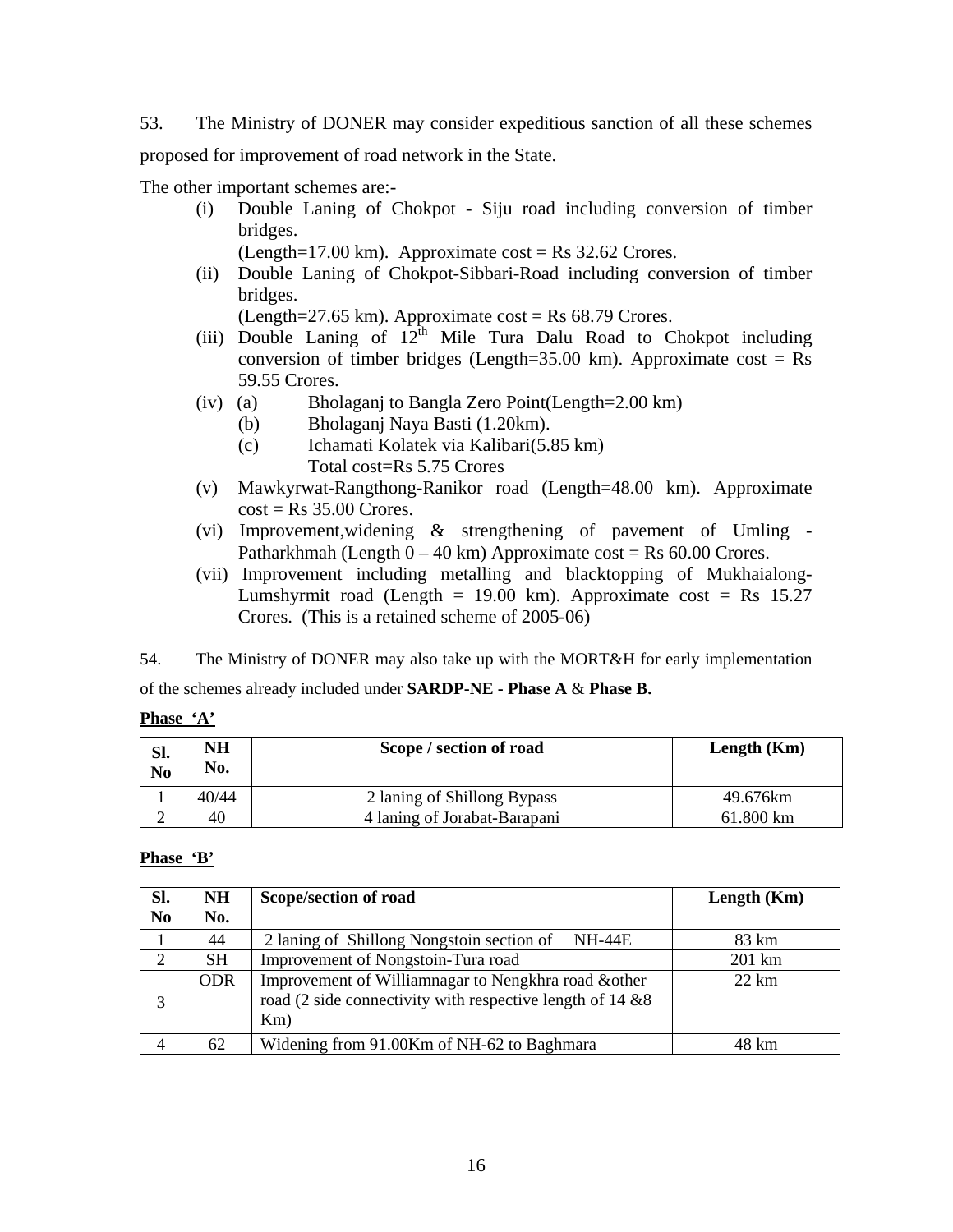55. The Ministry of Road Transport & Highways has entrusted the works under Phase- A to National Highway Authority of India and preparation of DPR for Phase-B has been entrusted to the Border Roads Organization, though the roads are under Meghalaya PWD.

56. The roads under phase A have been proposed under BOT system. We believe that these projects will not be viable under BOT. These should be taken up through regular budget provision of the Central Ministry. We have also proposed that initially the Shillong Bye- Pass road should be 2 laned so that it can be implemented right away. We would request MDONER to facilitate implementation of the phase A scheme without further delay.

### **Tourism :**

 57. Tourism in Meghalaya has gained momentum in recent years. The Government accords 5<sup>th</sup> periority to Tourism infrastructure and Tourism Services. There has been a gradual increase in the arrival of foreign tourists in the State. About 12407 foreign and 4,33495 domestic tourists visited the State during the year 2004. With the State having vast potentials in eco- tourism, the endeavour of the State Govt. is to tap the abundant natural resources for tourism development with people's participation. This would generate both income and employment to the people in the State. The State Govt. on its part has taken up a member of schemes for development of tourist spots for tourism promotion. The DONER and N.E.C. is requested to supplement the effort of the State Government for development of tourism in Meghalaya keeping into consideration an integrated regional tourism policy. A number of proposals have been submitted to the NEC and these may kindly be considered favourably.

58. Promotion of tourism by developing an integrated regional policy and action plan in consultation, cooperation and coordination with the Union Ministry of Tourism, ITDC and the State Governments of NE States. Eco- tourism involving the local communities (e.g. in providing low cost facilities ) with highlights of caves, rivers, bioresources, and ethnic diversity has bright prospects. This will build capacities, improve livelihood and allow tourists to experience the North Easter Region in an authentic sense through mission – mode approach.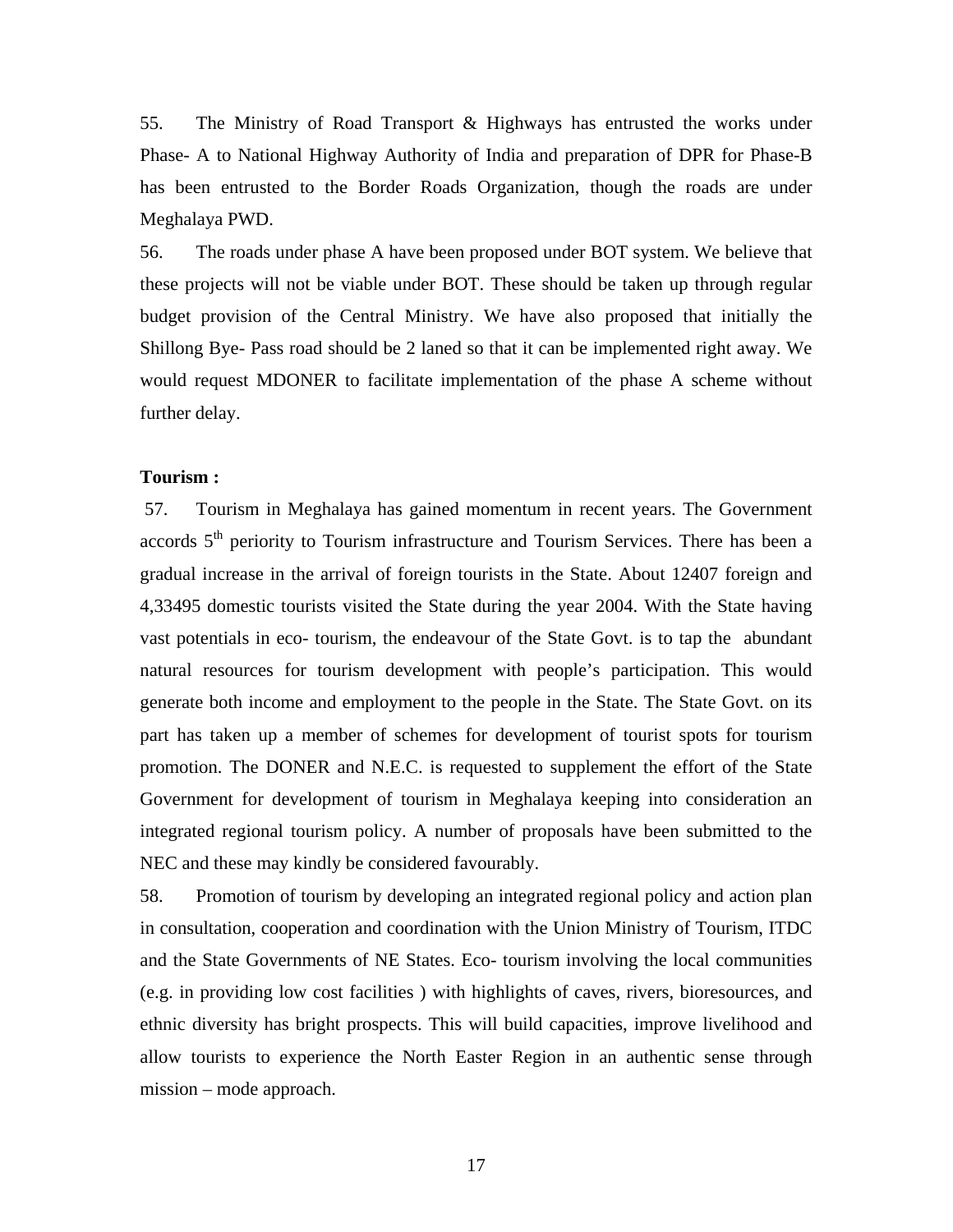#### **Industries and border trade:**

59. The north-east Industrial Policy 1997 has benefited Meghalaya substantially creating investment in the State and employment. After the exemption period of the initial units are over they are expected to contribute substantially to the revenue of the Centre and the State Governments. The investment so far on the ground is about Rs.2000 crore, and has created an employment of more than 10,000 people in small, medium and large sectors.

60. Many more industries are in the pipeline. However the current policy expires in March 2007. The new policy is under preparation by DIPP. We would request the Government of India through you to ensure that the policy is extended without further delay, to maintain the flow of investment, and also ensure that the provisions as suggested by us are incorporated in the new policy especially in the context of the benefits having been extended to Himachal Pradesh and Uttaranchal.

61. As I have projected earlier the industrialisation has also created shortage of power and therefore we have given first priority to availability of power.

62. Meghalaya has eight land custom stations exporting goods to Bangladesh. The value of export from Meghalaya for the year 2005-06 is Rs.211.77 crores which is about 48.37% of the total exports from the North Eastern Region. However most of the exports are coal, limestone and boulders and some fruits. We are keen to export value added products. The State Government is therefore very keen to develop the infrastructure in the LCSs including road connectivity. Except for Dawki there is absolutely no infrastructure in all the other LCSs.

63. In the meantime, Govt. of India has selected Dawki for setting up of the Integrated Check Post which envisages integration of all facilities like Custom, immigration, weigh bridge, banks, police, post office, health facilities, hotels etc. The State Govt. has requested Govt. of India to include Borsora and Gasuapara in the list of Integrated Check Posts as our exports from these two LCSs was worth Rs.84.63 crores and Rs.23.36 crores respectively during 2005-06. We realize that creation of infrastructural facilities and improvement of road connectivity to the ICPs and LCSs will facilitate export activity and act like a catalyst for the all round development of the whole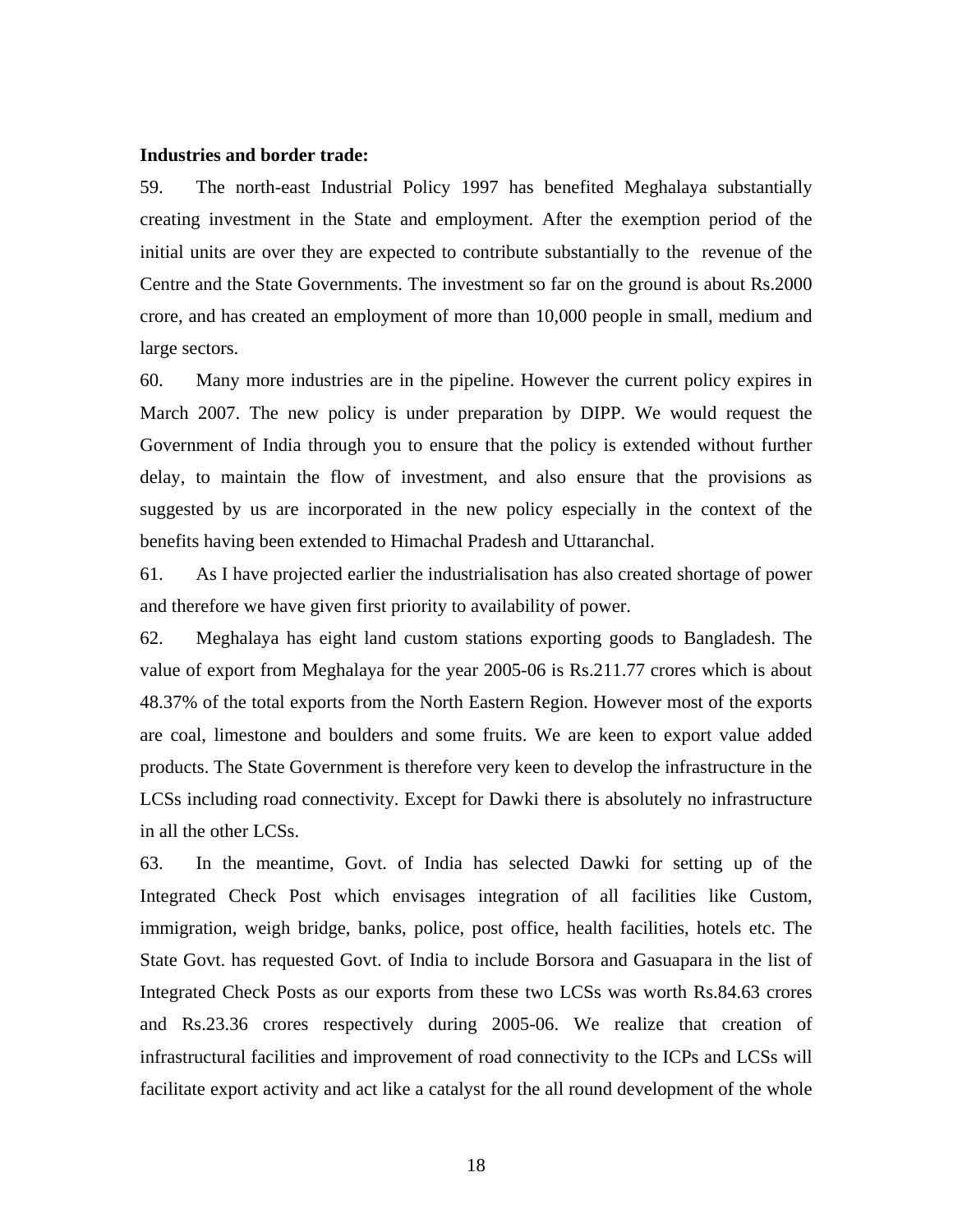State. We would request Hon'ble Union Minister DONER to use his good offices to support our case for ICPs for Borsora and Gasuapara. I have already earlier projected the requirement of roads including the Border Areas.

### **Export of Horticulture Products and value addition.**

64. The State also has good potential for export of horticultural produce. As already indicated earlier we have substantial surplus of horticulture products. We have already taken up with Ministry of Commerce and Agriculture, to help us set up phyto-sanitary laboratories and train our staff in the absence of which these cannot be exported to Bangladesh . We would request DONER to facilitate the process. Meghalaya at present produces about 450 mt of cement per day through 10 units. Bangladesh has a requirement of 8 to 9 million tons of clinker which we hope to supply by setting up some clinker plants near the border. We would also request Govt. of India to take up the issue of supply of gas by Bangladesh to clinker plants so that it could be produced at a cheaper cost also causing less pollution. This needs to be seriously considered.

## **Border Haats.**

65. Before the partition, the people living in the areas bordering Bangladesh used to exchange their produce from the hills with the people of the erstwhile East Bengal in the border haats and barter trade was thriving. However, with partition the then Indo-Pakistan border was sealed and the border haats were closed. This has caused tremendous economic hardship to the people of the area and informal trade became rampant. We have taken up the matter on several occasions with the Ministry of Home Affairs and at other fora also. We request facilitation for re-opening of these traditional haats on barter system, so that the informal trade now at several times the formal trade can be regularised.This needs to be taken up on an urgent basis.

### **Mobile services in the Border Areas.**

66. As Govt. of India is aware, telecommunication facilities in the areas bordering Bangladesh are practically non- existent. Mobile phone services are also not allowed to be provided by BSNL or private players. As a result trade and export activities by the people as well as the functioning of the BSF and other security agencies have been handicapped. We have taken up the matter with the Ministry of Telecommunication and Ministry of Home Affairs. But so far no decision appears to have been taken. Here also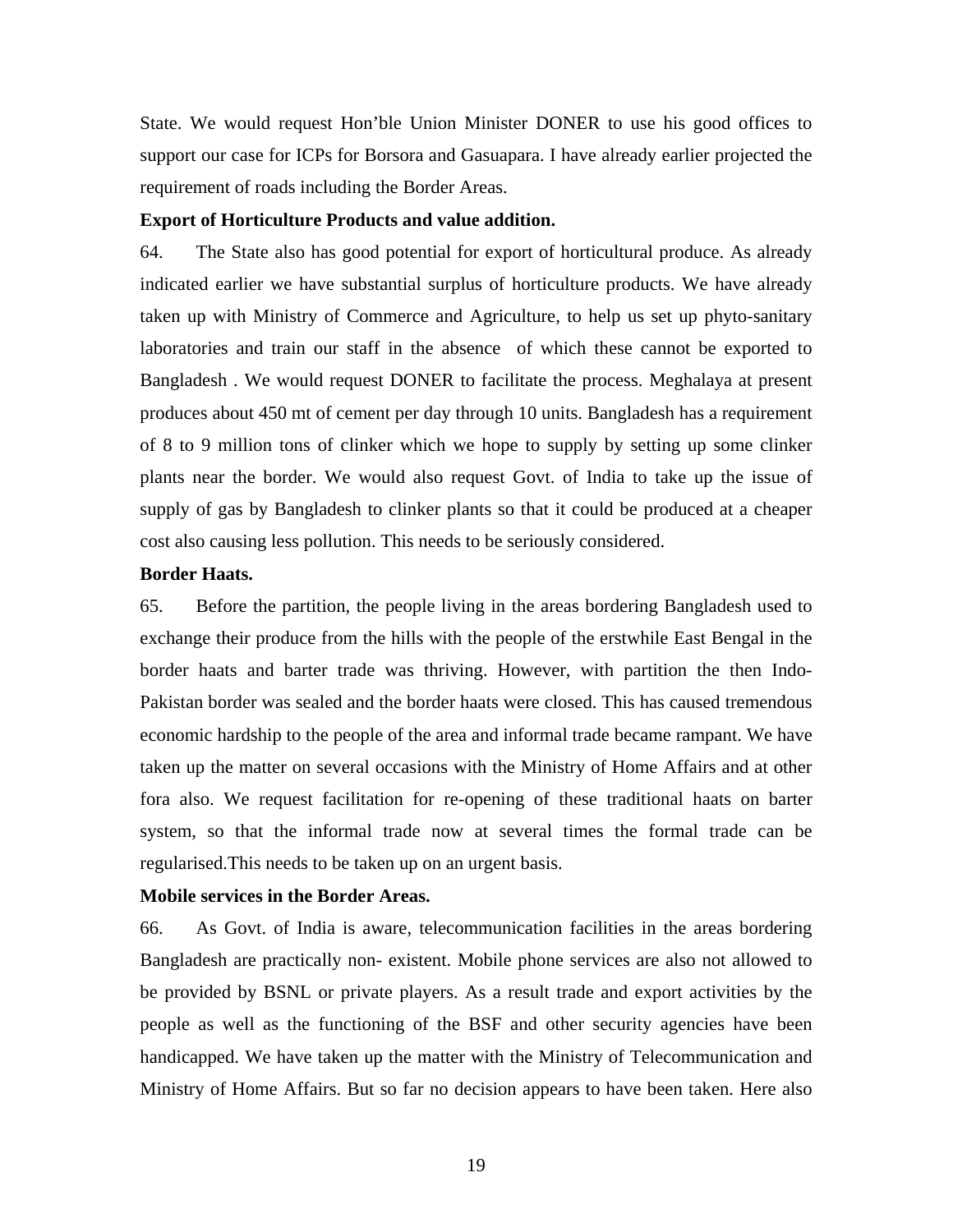we would request Hon'ble Minister DONER to take up the matter with the concerned Ministries, to provide mobile phone services and improve the fixed line services along the border which in most places are almost non-existent.Telephone services in our State are poor and unreliable and needs augmentation. It is embarrassing to note that in our border areas, Bangladesh TV is easier to access than our own Doordarshan. This has been discussed for many years now but concrete action has been lacking.

# **Social Sector Education, Health and Social Welfare Education**

67. To plug the resource gap being faced by the State it is imperative that the DONER and NEC continue the support in the following schemes:

68. **Sarva Shiksha Abhiyan(SSA):** The primary and Upper primary level in the Education sector suffer from lack of adequate infrastructure. The ministry for DONER has been assisting the State with the 15% share of the resources. At present 7640 schools are covered under the scheme and additional and innovative interventions of different kinds have been initiated. The recently held North East Education Ministers conference held in Shillong on the  $31<sup>st</sup>$  October in its resolution has requested the Government of India to continue with the present funding pattern of 75:15:10 for the Government of India, DONER and the State Government in the XIth five year plan.

69. **LP/UP schools infrastructure**: The DONER through the NLCPR had sanctioned the construction of 960 LP Schools for an amount of Rs 14.40 crores and 320 UP schools for an amount of Rs 8 crores in the year 2001-02. The process of construction had started in right earnest and by December, 2006 the final Utilization certificates would be submitted. It would be apt to state that the scheme has helped the State tremendously in improving the existing infrastructure in the schools especially in the rural areas. We would request the DONOR to continue with additional funding.

70. **Mid Day Meal**: The State Government in its endeavour to provide cooked mid day meal to the students of the Primary schools in the State has made a proposal to the DONER for providing assistance for the construction of Kitchen sheds in all the primary schools in the State. This is important as the School Managing Committees do not cook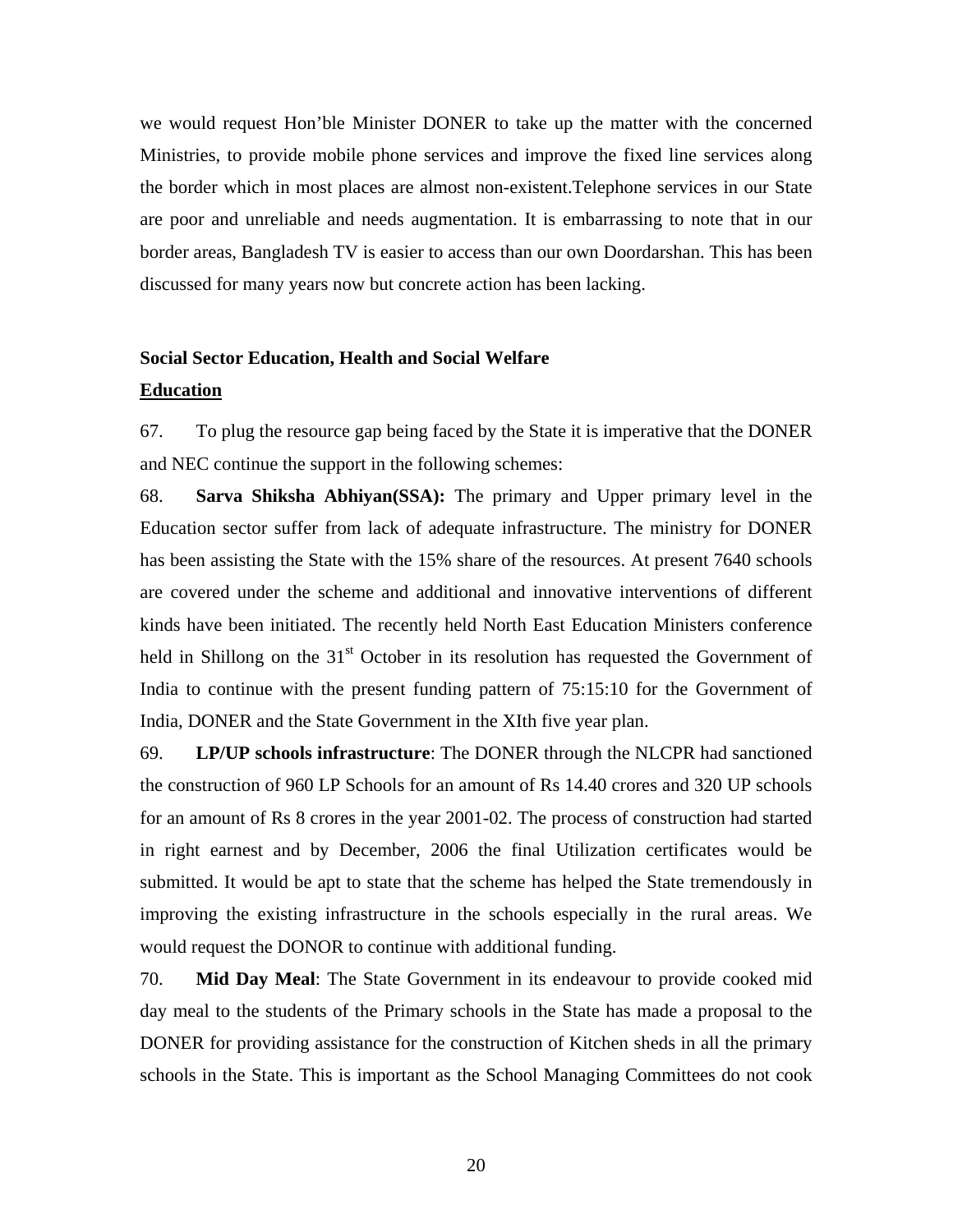meals during rainy season due to the absence of cooking sheds. The proposal is for Rs 88 crores calculated at the rate of Rs 150000/- per school for the 5851 primary schools.

71. **Scholarships and stipends**: The NEC has been sanctioning scholarships to the students of Meghalaya pursuing professional studies in various fields. In the year 2005- 06 the amount sanctioned was Rs 25 lacs and this has been helpful to the poor and needy students of the State. We urge the NEC to continue the scheme and to further supplement the scale of scholarship due to increase in cost of living. The number of applicants per year is around 700 whereas the department is being able to service only about 150 of them. So it is requested that the amount is increased so ensure additional coverage.

72. **Infrastructure in schools and colleges**: The DONER and the NEC have been sanctioning schemes for bridging the infrastructural gaps in the education sector in the State. The NLCPR has been a successful paradigm wherein the Government of India through its magnanimity has been setting up viable school and college buildings in the past. A number of proposals are still pending with the DONER and we request that the funding continues. So far one project has been completed for an amount of Rs 1.56 crores, three projects have so far been approved by the GOI for one school and two colleges. The total no of projects proposed to DONER is 50 nos and it entails plan and estimate for an amount of Rs 187.99 crores. Another 40 projects are still pending with the State Government which would be forwarded shortly. We also request that the 10% contribution required by the State department for the DONER projects be exempted for the Education sector as most of the schemes are community owned or managed by the respective Local committees and not by the Government. In most cases the schools would not be in a position to arrange matching contribution on their own.

73. **Provincialization of Colleges**: This current year the State Government is contemplating to complete the process of Provincialization of three Government assisted Colleges into full fledged Government Colleges. The proposal for the same is being made for the approval of the Cabinet and funding from DONER/NEC would be necessary to plug the gap in costing. This would ensure equitable distribution of facilities for education purpose as the three colleges proposed are located in far flung areas. The total financial involvement for the purpose is Rs 1,14,22,956/- and since we do not have any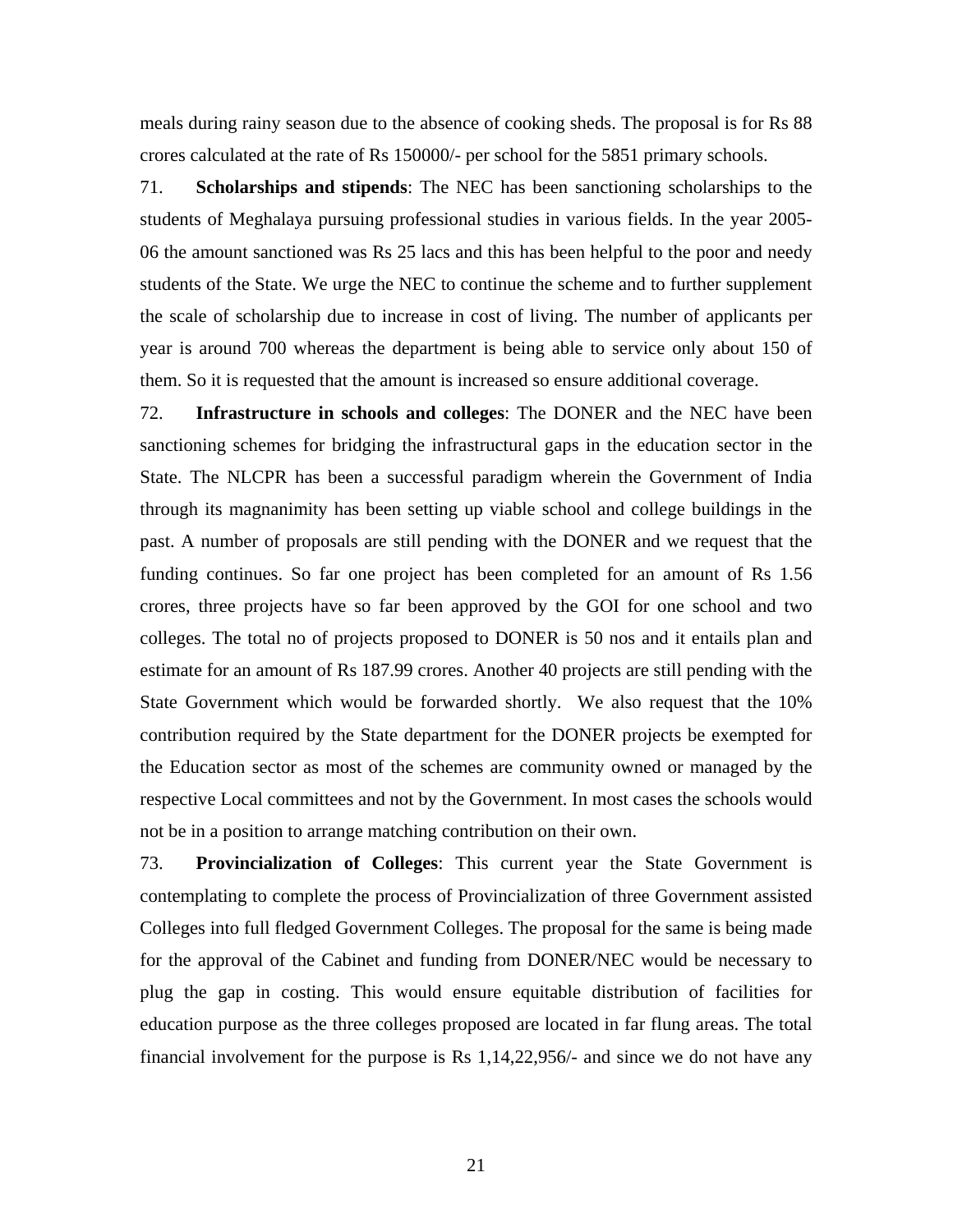provision in the State budget in the current year we request the DONOR/NEC for funding of the same.

74. **Training programmes**: The NEC has been arranging training programmes for the students of the North East for further specializing in various skills and also job oriented training capsules at various institutes. We desire that the funding continues as this would encourage the unemployed youths to gain access to facilities that would ensure jobs to them.

75. **Improvement of Government School infrastructure**: The Ministry of DONER is requested to finance for the Infrastructural development of the following Govt Schools: (i)Const of Pinemount school: Rs 4,42,61,000/-

(ii) Const of Maharam Secondary school: Rs 74,22,000/-

(iii)Const of Jirang Govt Sec school: Rs 2,70,82000/-

## **Health :**

76. The present Medical Institutions which are available in the State include 24 CHCs, 101 PHCs and 401 Sub-Centres. The present set-up is well below the expected norms which should be 33 CHCs, 132 PHCs and 860 Sub-Centres. Fund flow to bridge the gap is desirable in this respect. Funds sre also required for upgradation of existing hospitals.

77. In addition, the State Plan provides only 16 crores for development of infrastructure which includes maintenance and repairs. The State has already a shelf of ongoing schemes alongwith liabilities to the tune of Rs. 37 crores. It is desirable that NEC/DONER may provide additional fund to bridge the shortage and to enable the State Government to achieve the target as per the required norms viz-a-viz the demographic structure of the state.

78. In terms of equipments, the State Plan provides revenue of Rs. 2 crores for procurement of equipments. Many State Hospitals, CHCs, are without major equipments for diagnosis and investigations. Therefore, it is proposed that equipments like laparoscope, endoscope, CT Scan, Ultra-Sound machines, Dental Chairs may be assisted. 79. In view of the Supreme Court Ruling, all major Hospitals are mandatory to be equipped with incinerators and DONER/NEC may provide funds for the same.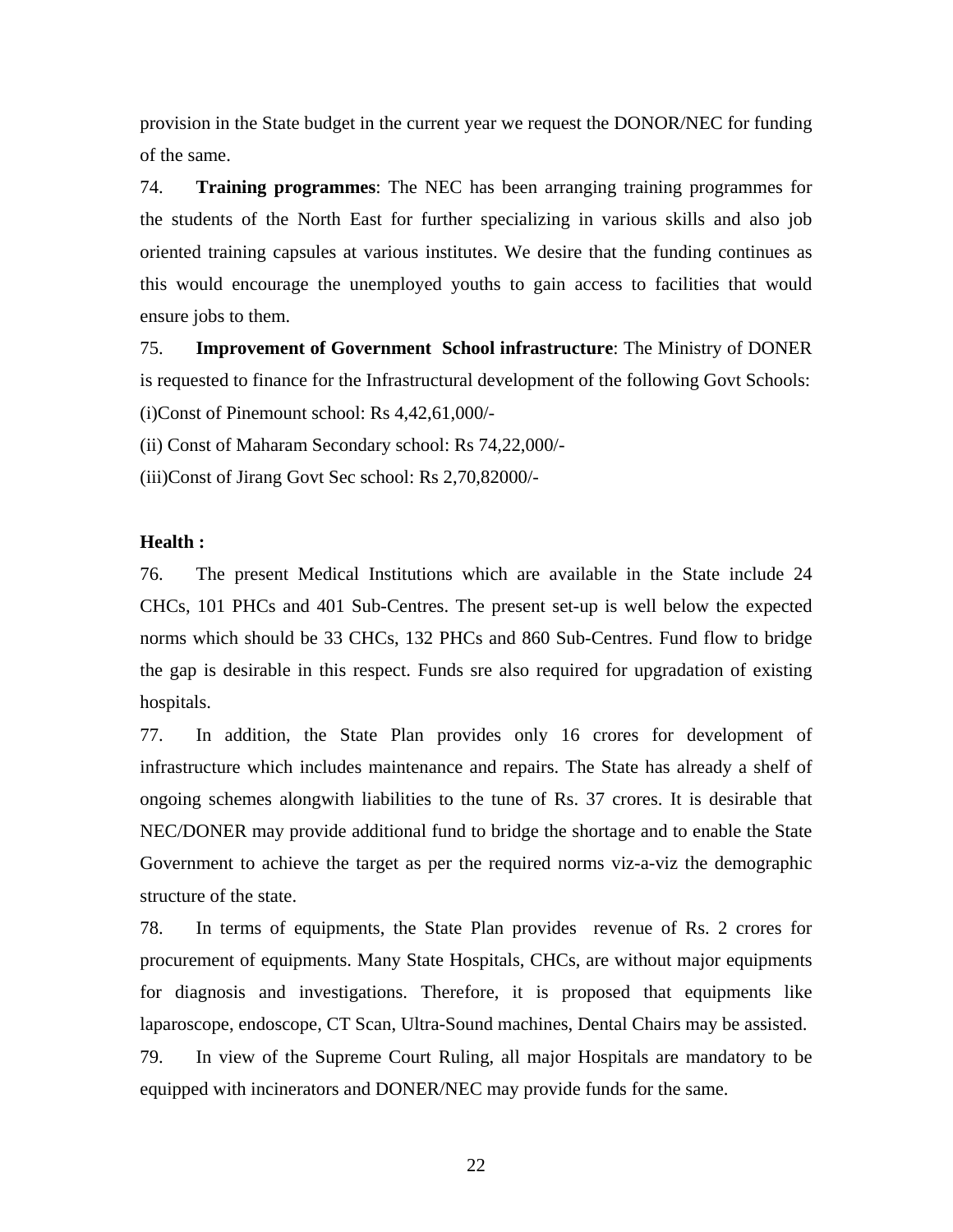80. The State Plan provides only Rs. 3.5 crores per annum for purchase of medicines for Hospitals, CHCs and PHCs. At present only 25% of the requirement could be met. This gap and the demand to dispense these Hospitals, CHCs, PHCs with medicines is very much required.

81. The State proposes the setting up of a Rabies Vaccines Processing Centre in shillong which is not regularly available in the market and costly. The funds for the purpose may be provided.

82. Sponsoring in-service Doctors / Nurses / Para medical staff for specilized studies / courses at various levels would also be a welcome gesture of DONER/NEC.

83. To enhance better services at all Districts and Sub-divisional headquarters, the State Government proposes to set up 4/5 Accident and Trauma Centres at these locations especially those located on the National & State Highways. Funds maybe considered for the purpose.

84. In order to reach out to remote areas, in absence of established Medical Institutions, procurement of Mobile Units are necessary. Funds may also be provided for procurement of Ambulances for Hospitals and CHCs.

85. The State Government requires fund to set up a Para-Medical Institutions in line with that of RIPAN, Aizawl and RIPSAT at Agartala. It would be beneficial if NEC sets up one more institute in Meghalaya.

86. One of the major constraints in health delivery system is the acute shortage of specialist doctors. This is a serious problem and we would seek advice from DONER on ways and means to bridge this gap.

### **Integrated Child Development Project:**

87. In Meghalaya the first project was launched on an experimental basis in 1975 at Songsak Community and Rural Development Block, East Garo Hills District. Since then, the Department have come a long way expanding the ICDS projects in the 37 Community and Rural Development Blocks (including 7 ICDS Projects sanctioned recently) with 3139 **Anganwadi Centre** (AWCs).

88. We will strenghthen the delivery of services with more incentives to the grassroot workers. In line with the Supreme Court Order the Department has make an effort to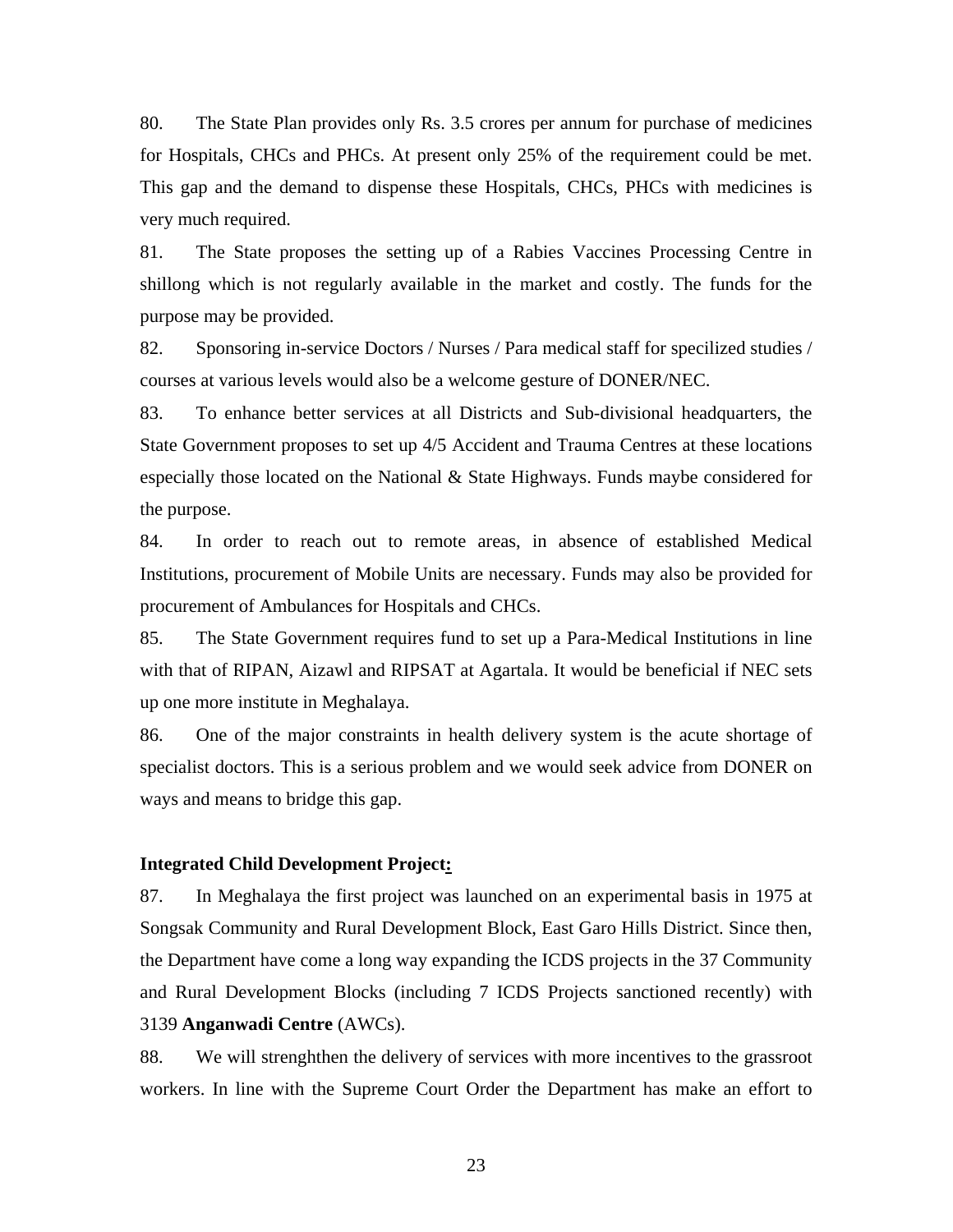involve NGOs/ SHGs/ Local Committees in supplying food items to the Anganwadi Centres. A District Level Committees headed by the respective Deputy Commissioner has been constituted to identify NGOs/ SHGs/ Local Committees etc. for implementation of Supplementary Nutrition Programme, select the items of foodstuff locally available, to fix the rate of selected food items and to coordinate and monitor the running of ICDS Project and ensure the convergence of services.

89. DONER and NEC may consider to provide fund for construction of anganwadi centre buildings in the remaining uncovered anganwadi centres along with boundary wall and fencing. NEC and DONER may also provide fund for construction of 2 (two) Anganwadi Training Centre buildings and fund for recreational facilities in all the anganwadi centres.

#### **Assistance for Disaster preparedness:**

90. Meghalaya falls under Zone V of of seismicity and is vulnerable geopolitically. The requirement of redundentvoice network as an alternative to BSNL infrastructure would be desirable. A large number of satellite phones would be required. Besides, VHF switches and Voice over IP solution based on static and mobile VSAT equipment is necessary.

91. Further a focused , time bound programme backed up by adequate funds is required for retrofitting various lifeline buildings in the state such as hospitals, schools, colleges, and emergency shelters. This must be accompanied by dedicated search vehicles and rescue ambulances at each district. Basic survival equipments are required in large numbers. Strengthening fire services as well as civil defence and homeguards would be necessary. DONER and NEC must have specific funding window for these requirements.

## **Capacity Building:**

92. One of the essential requirement for employment is capacity building and skill oriented training. In this respect DONER and NEC have taken some steps like training in hospitality including aviation sector, training in National Institute of Fashion Technology, BPOs etc. This needs to be encouraged on a larger scale so that the youths of this region